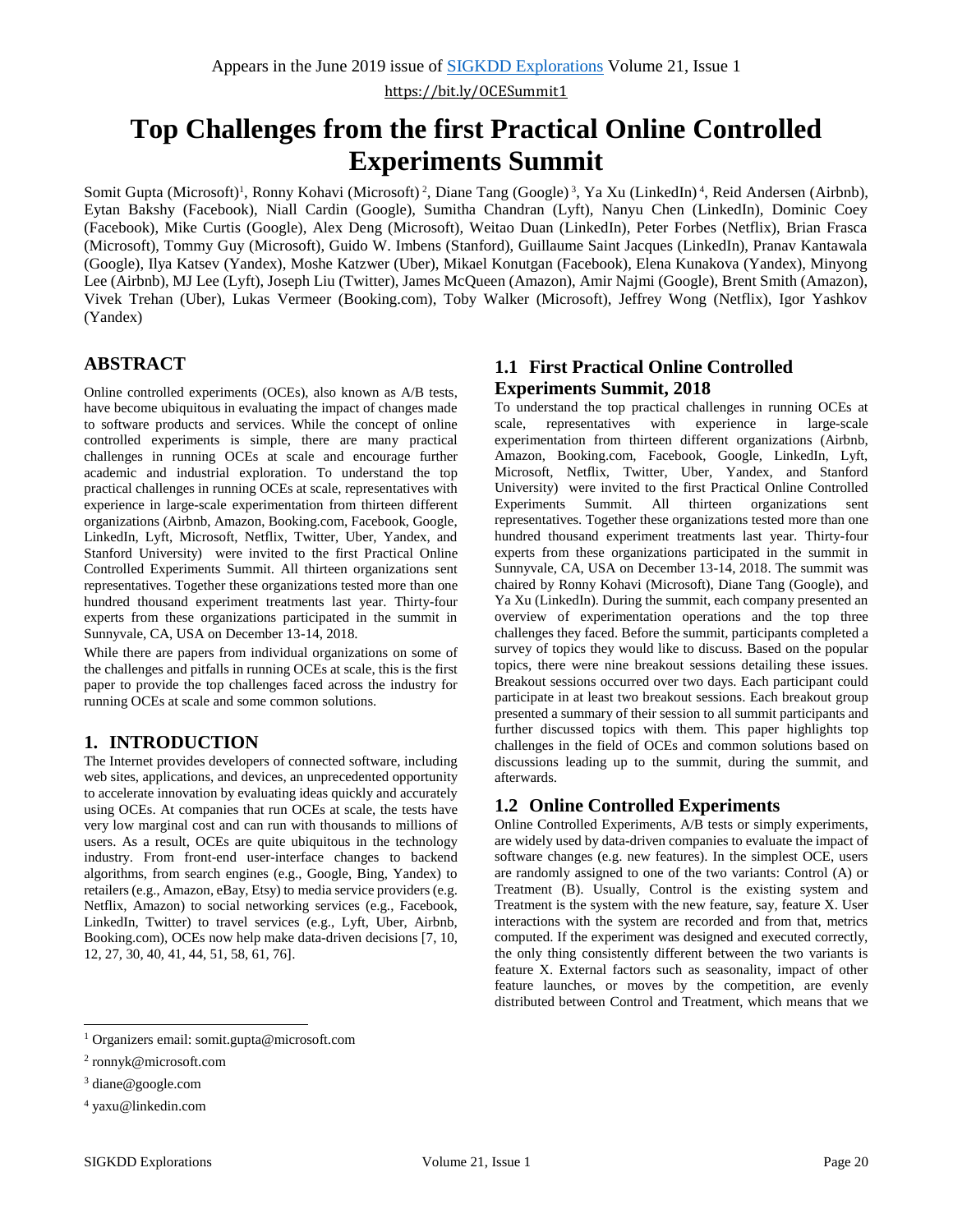can hypothesize that any difference in metrics between the two groups can be attributed to either feature X or due to chance resulting from the random assignment to the variants. The latter hypothesis is ruled out (probabilistically) using statistical tests such as a t-test [21]. This establishes a causal relationship (with high probability) between the feature change and changes in user behavior, which is a key reason for the widespread use of controlled experiments.

## **1.3 Contribution**

OCEs rely on the same theory as randomized controlled trials (RCTs). The theory of a controlled experiment dates back to Sir Ronald A. Fisher's experiments at the Rothamsted Agricultural Experimental Station in England in the 1920s. While the theory is simple, deployment and evaluation of OCEs at scale (100s of concurrently running experiments) across variety of web sites, mobile apps, and desktop applications presents many pitfalls and research challenges. Over the years some of these challenges and pitfalls have been described by authors from different companies along with novel methods to address some of those challenges [16, 23, 43, 48, 50, 61]. This is the first time that OCE experts from thirteen organizations with some of the largest scale experimentation platforms have come together to identify the top challenges facing the industry and the common methods for addressing these challenges. This is the novel contribution of this paper. We hope that this paper provides researchers a clear set of problems currently facing the industry and spurs further research in these areas in academia and industry. It is our wish to continue this cross-company collaboration to help advance the science of OCEs.

Section 2 presents an overview of top challenges currently faced by companies across the industry. Later sections discuss specific problems in more detail, how these problems have an impact on running OCEs in different products, and common solutions for dealing with them.

## **2. TOP CHALLENGES**

Software applications and services run at a very large scale and serve tens to hundreds of millions of users. It is relatively low cost to update software to try out new ideas. Hundreds of changes are made in a software product during a short period of time. This provides OCEs a unique set of opportunities and challenges to help identify the good changes from the bad to improve products.

Our compiled list of top challenges comes from three sources: the pre-summit survey to collect the list of topics to discuss, the top challenges presented by each company at the start of the summit, and the post-summit survey on top takeaways and list of topics to discuss in future. The relative order of prevalence remained roughly the same across these sources. These top challenges reflect the high level of maturity and scale of OCE operations in these companies. There is literature out there on the challenges and pitfalls some of these companies faced and solved during the early years of their operations [32]. The challenges mentioned here are at the frontier of research in academia and industry. While there are some solutions to existing challenges, there is a lot of scope for further advancement in these areas.

1. **Analysis**: There are many interesting and challenging open questions for OCE results analysis. While most experiments in the industry run for 2 weeks or less, we are really interested in detecting the long-term effect of a change. How do long-term effects differ from short-term outcomes? How can we accurately measure those longterm factors without having to wait a long time in every case? What should be the *overall evaluation criterion* (OEC) for an experiment? How can we make sure that the OEC penalizes things like clickbaits that increase user dissatisfaction? While there are methods to test an OEC based on a set of labelled experiments [24], how to best collect such set of experiments for evaluation of the OEC and other metrics? While, there are models for estimating the long-term value (LTV) of a customer that may be a result of a complex machine learning model, can we leverage such models to create OEC metrics? Once we have OEC metrics and a Treatment improves or regresses the OEC metric, how can we best answer why the OEC metric improved or regressed and uncover the underlying causal mechanism or root cause for it?

Running experiments at a large scale introduces another set of issues. It is common for large products serving millions of users to have 100s of experiments running concurrently, where each experiment can include millions of users. For products running so many experiments, most of the low-hanging fruit get picked quickly and many Treatments may then cause a very small change in OEC metrics. It is important to detect these types of changes. A very small change in a per-user metric may imply a change of millions of dollars in product revenue. How can we best increase the sensitivity of OECs and other experiments metrics without hurting the accuracy of these metrics to discern between good and bad Treatments [18, 42, 75]? If we are running 100s of experiments concurrently how do we handle the issue of interaction between two treatments? How can we learn more from analyzing multiple experiments together and sharing learnings across experiments? For a product with millions of users, there are many ways to segment users. Even a small fraction of users is very significant. Just understanding the average treatment effect on the entire population is not enough. How can we best identify heterogenous Treatment effects in different segments?

2. **Engineering and Culture:** Culture is the tacit social order of an organization: It shapes attitudes and behaviors in wide-ranging and durable ways. Cultural norms define what is encouraged, discouraged, accepted, or rejected within a group [35]. How do we build a culture to one that uses OCEs at scale to ensure we get a trustworthy estimate of the impact of every change made to a product and bases ship decisions on the outcome of OCEs [46]?

Engineering systems and tools are critical aspects to enable OCEs at scale. What are some good development practices, data logging and data engineering patterns that aid trustworthy experimentation at scale?

**3. Deviations from Traditional A/B Tests:** Traditional A/B tests depend on a stable unit treatment value assumption(SUTVA) [39], that is, the response of any experiment unit (user) under treatment is independent of the response of another experiment unit under treatment. There are cases where this assumption does not hold true, such as network interactions or interactions between multiple experiments. If this issue is ignored, we may get a biased estimate of the treatment effect. How can we detect such deviation? Where deviations are unavoidable,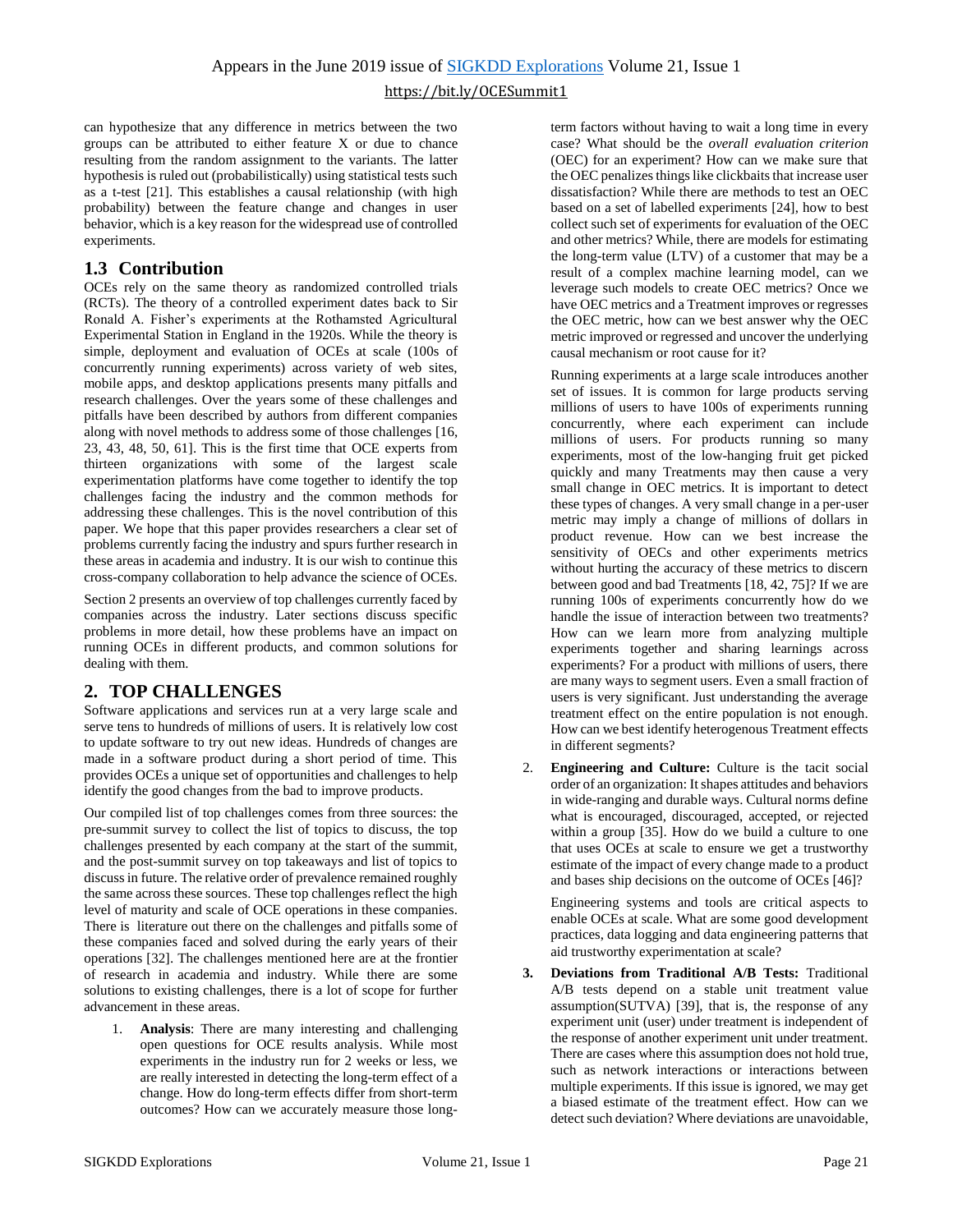what is the best method to obtain a good estimate of the treatment effect?

**4. Data quality:** Trustworthiness of the results of an OCE depend on good data quality. What are some best practices to ensure good data quality? While the sample Ratio Mismatch test is a standard industry test to indicate data quality issues in OCEs [13, 22, 23, 45], what are other critical data quality tests to perform during OCE results analysis?

## <span id="page-2-0"></span>**3. ESTIMATING THE LONG-TERM EFFECT**

#### **3.1 Problem**

Though it only takes a few days to change a part of a software product or service, the impact of that change may take a long time to materialize in terms of key product indicators (KPIs) and can vary across products and scenarios. This makes it challenging to estimate the long-term impact of a change. For instance, the impact of a change of ranking results in an online travel service on customer satisfaction may not be fully understood until customers stay in a vacation rental or hotel room months after booking. Increasing the number of ads and hence decreasing their quality on a search results page may bring in more revenue in the first few weeks, but might have the opposite impact months later due to user attrition and users learning that ad results are less useful and ignoring them [38]. Investing in user retention and satisfaction through better user experience can be more beneficial over the long term than what short term measurements indicate. Introduction of clickbaits on a content provider service may cause increase in clicks due to the novelty effect but may induce larger dissatisfaction in the long term as users learn about poor content quality. Further, in twosided markets [71], some changes like pricing in ads, ride-sharing services, or home-sharing services may introduce a market effect with a shift in either demand or supply in the eco-system and it may take a long time before the market finds a new equilibrium.

#### **3.2 Common Solutions and Challenges**

#### *3.2.1 Long-term Experiments or Holdouts*

Running experiments for a long duration is not usually a good answer. Most software companies have very short development cycles for planning, developing, testing, ultimately shipping new features. Short development cycles enable companies to be agile and quickly adapt to customer needs and the market. Long testing phases for understanding the impact of changes could harm a company's agility and are not usually desirable.

Another option is a long-term holdout group consisting of a random sample of users who do not get updates. This holdout group acts as the Control against the set of features shipping to everyone else. This option usually incurs a lot of engineering cost. The product development team must maintain a code fork that is not updated for a long time. All upstream and downstream components to this code must support this fork as well. This still does not solve the challenges of non-persistent user tracking and network interactions described below.

In many products and services, the first visit and subsequent visits of users is tracked using a non-persistent user identifier, like a random GUID [72] stored in a browser cookie. This way of tracking users is not very durable over a long time as users churn their cookies and we are left with tracking a biased sample of all users exposed to the variants [23]. Further, a user may access the same service from multiple devices, and the user's friends and family may access the same service. As time goes on, a user or their friends or family may be exposed to both the treatment and control experience during an experiment, which dilutes the impact of the treatment being measured in the experiment.

There is some value in running experiments a little longer when we suspect that there is a short-term novelty or user learning effect. At Microsoft, while most experiments do not run for more than two weeks, it is recommended to run an experiment longer if novelty effects are suspected and use data from the last week to estimate the long-term treatment effect [23]. At Twitter, a similar practice is followed. An experiment at Twitter may run for 4 weeks and data from last two weeks is analyzed. If a user exposed in the first two weeks does not appear in the last two weeks, values are imputed for that user when possible (like imputing 0 clicks). However, it may not be possible to impute values for metrics, like ratio or performance metrics.

#### *3.2.2 Proxies*

Good proxies that are predictive of the long-term outcome of interest are commonly used to estimate the long-term impact. For instance, Netflix has used logistic regression to find good predictors for user retention. Netflix also used survival analysis to take censoring of user data into account. LinkedIn created metrics based on a lifetime value model. For treatments that effect the overall market, Uber found some macro-economic models to be useful in finding good proxies. There can be downsides to this approach as correlation may not imply causation, and such proxies could be susceptible to misuse, where a treatment may cause an increase in the proxy metric, but ends up having no effect or regression in the long-term outcome. It may be better to develop a mental causal structure model to find good proxies. Bing and Google have found proxies for user satisfaction and retention by having a mental causal structure model that estimates the utility of an experience to users.

#### *3.2.3 Modeling User Learning*

Another approach followed by Google is to explicitly model the user learning effects using some long duration experiments [38]. In long duration experiments, there are multiple and exclusive random samples of users exposed to the treatment. One group is exposed to the treatment from the start of the experiment. A second group has a lagged start, being exposed to the treatment at some point after the start, and so on. Comparing these groups a day after the second group is exposed to the treatment provides an estimate of user learning from the treatment. Google also used cookie-cookie day randomization to get an estimate of user learning for any duration (in days) since the experiment started. In these experiments and in the subsequent analysis, the authors carefully designed the experiments and did careful analysis to ensure that they were not seeing many confounding effects (e.g., other system changes, system learning, concept drift, as well as selection bias issues due to cookie churn/short cookie lifetimes). They took this information and modeled user learning as an exponential curve, which allowed them to predict the long-term outcome of a treatment using the short-term impact of the treatment directly measured in the experiment and the prediction of the impact of the treatment on user learning.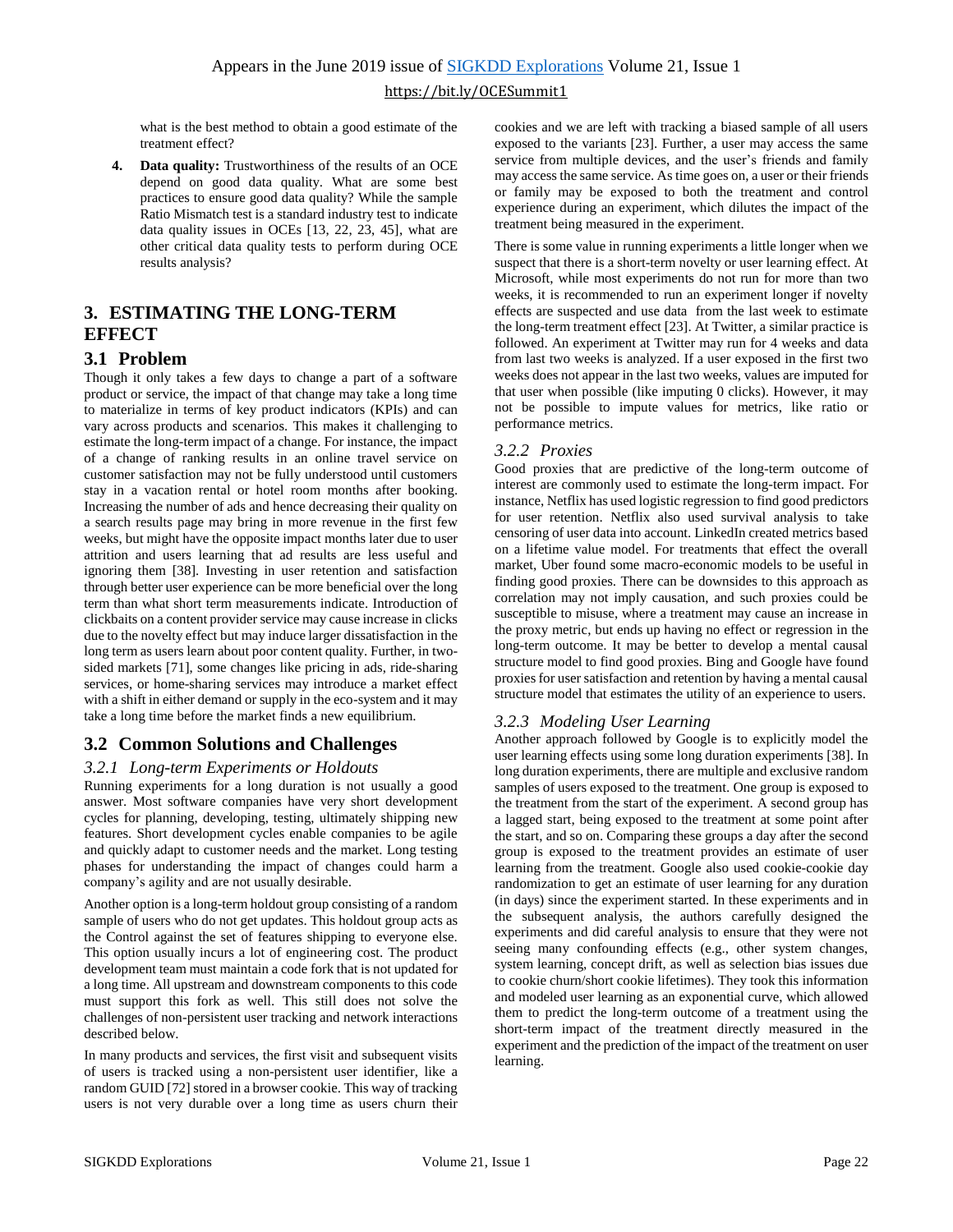#### *3.2.4 Surrogates*

Surrogate modeling is another way to find good estimates of longterm outcome. A statistical surrogate lies on the causal path between the treatment and the long-term outcome. It satisfies the condition that treatment and outcome are independent conditional on the statistical surrogate. You can use observational data and experiment data to find good surrogates. Even if no individual proxy satisfies the statistical surrogacy criterion, a highdimensional vector of proxies may collectively satisfy the surrogacy assumption [8]. Having a rich set of surrogates reduces the risk of affecting only a few surrogates and not the long-term outcome. Facebook used this approach with some success to find good surrogates of the 7-day outcome of an experiment by just using 2-3-day experiment results. They used quantile regression and a gradient-boosted regression tree to rank feature importance. Note that there is still a risk that having too many surrogates for the long term may make this approach less interpretable.

## **4. OEC: OVERALL EVALUATION CRITERION METRIC**

#### **4.1 Problem**

One key benefit of evaluating new ideas through OCEs is that we can streamline the decision-making process and make it more objective. Without understanding the causal impact of an idea on customers, the decision-making process requires a lot of debate. The proponents and opponents of the idea advance their arguments regarding the change only relying on their own experience, recall, and interpretation of certain business reports and user comments. Eventually the team leader makes a call on whether to ship the idea. This style of decision making is based on the HiPPO (Highest Paid Person's Opinion) [37] and is fraught with many cognitive biases [2]. To help change HiPPO decisions to more objective, data-driven decisions based on the causal impact of an idea from customer response [5], we recommend establishing the OEC for all experiments on your product.

Not all metrics computed to analyze the results of an experiment are part of the OEC. To analyze experiment results, we require different types of metrics [22]. First, we need to know if the results of an experiment are trustworthy. A set of data quality metrics, like a sample ratio, help raise red flags on critical data quality issues. After checking the data quality metrics, we want to know the outcome of the experiment. Was the treatment successful and what was its impact? This set of metrics comprise the OEC. In addition to OEC metrics, we have found that there is a set of guardrail metrics which are not clearly indicative of success of the feature being tested, but metrics that we do not want to harm. The remaining bulk of the metrics for an experiment are diagnostic, feature or local metrics. These metrics help you understand the source of OEC movement (or the lack of).

It is hard to find a good OEC. Here are a few key properties [19, 24, 55] to consider. First, a good OEC must be indicative of the long-term gain in key product indicators (KPIs). At the very least make it directionally accurate in estimating the impact on the longterm outcome. Second, OEC must be hard to game and it should incentivize the right set of actions in the product team. It should not be easy to satisfy the OEC by doing the wrong thing. For instance, if the OEC is limited to a part or feature of the product, you may be able to satisfy the OEC by cannibalizing other parts or features. Third, OEC metrics must be *sensitive*. Most changes that impact

the long-term outcome should also have a statistically significant movement in OEC metrics so it is practical to use the OEC to distinguish between good and bad changes to the product. Fourth, the cost of computing OEC metrics cannot be too expensive. OEC metrics must be computed for 100s of the experiments and be run on millions of users each and every week. Methods that involve costly computation or costly procedures like human surveys or human judges may not scale well. Fifth, OEC metrics must account for a diverse set of scenarios that may drive the key product goals. Finally, OEC should be able to accommodate new scenarios. For instance, direct answers to queries like current time would provide a good user experience in a search engine, but if you only base the OEC metrics on clicks, those metrics will miss this scenario.

### **4.2 Common Solutions and Challenges**

#### *4.2.1 Search vs. Discovery*

Measuring the success of a search experience in search engines has been a research subject for a long time in academia and for many products including Bing, Google and Yandex. It is well established that metrics, like queries per user, cannot be a good OEC because queries per user may go up when search ranking degrades. Sessions per user or visits per user are considered better OEC metrics [49]. In general there is an appreciation of focusing on HEART (Happiness, Engagement, Adoption, Retention, and Task success) metrics for the OEC and use PULSE (Page views, Uptime, Latency, Seven-day active users [i.e., the number of unique users who used the product at least once in the last week], and Earnings) metrics as your guardrail metrics [62]. Over time, different methods have been proposed to measure HEART metrics in search engines and other goal-directed activities [36, 54].

It is still challenging to find metrics similar to HEART metrics to work for discovery- or browsing-related scenarios, like news articles shown on the Edge browser homepage, or Google mobile homepage, or Yandex homepage. The challenge is to understand user intent. Sometimes users will come with a goal-oriented intent and would like to quickly find what they are looking for. Other times users may have a more browsing or discovering-newinformation intent where they are not looking for something specific but just exploring a topic. In this case it is not clear if lack of a click on an article link with a summary snippet can be viewed as a negative experience or positive because users got the gist of the article and did not have to click further. Further the two intents (goal-oriented and browsing) can compete. If a user came with a goal-oriented intent but got distracted and ended up browsing more, it may cause dissatisfaction in the long term.

#### *4.2.2 Product Goals and Tradeoffs*

OEC metrics usually indicate improvement in product KPIs or goals in the long term. This assumes that product goals are clear. This is not a trivial problem. It takes a lot of effort and energy to have clarity on product goals and strategy alignment across the entire team. This includes decisions like defining who the customer is and how best to serve them. Further, your team must also create a monetization strategy for the product. In absence of such clarity, each sub team in the product group may set their own goals that may not align with other teams' or corporate goals.

Even after the product goals are clear, in most companies you end up with a handful of key metrics of interest. It is challenging how to weigh these metrics relative to each other. For instance, a product may have goals around revenue and user happiness. If a feature increases user happiness but losses revenue, in what case is it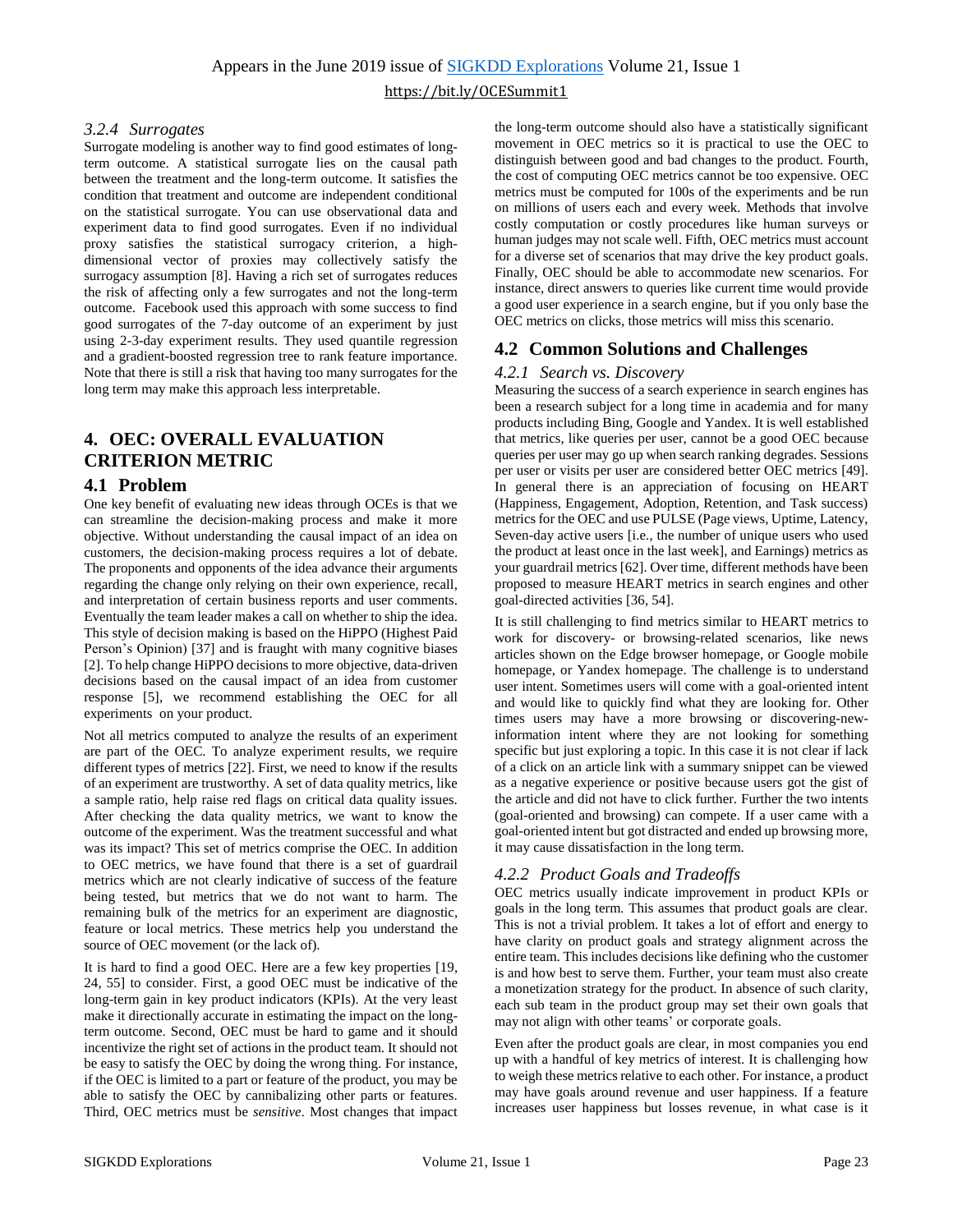desirable to ship this feature? This decision is often made on a caseby-case basis by leadership. Such an approach is susceptible to a lot of cognitive biases, and also may result in an incoherent application of the overall strategy. Some product teams like at Bing, tried to come up with weights on different goals to make this tradeoff align with the overall product strategy and help ensure that consistent decision-making processes are used across multiple experiments.

#### *4.2.3 Evaluating Methods*

We mentioned that OEC metrics help decision making more objective. For it to be widely adopted, it is important to establish a process to evaluate any changes to the OEC metrics. In some cases, there may be an expert review team that examines changes to the OEC and ensure that it retains the properties of a good OEC. To make this process even more objective, we can have a corpus of past experiments widely seen to have a positive, negative or neutral impact. Changes to the OEC were evaluated on this corpus to ensure sensitivity and directional correctness [24]. Microsoft and Yandex successfully used this approach to update OEC metrics. The challenge here is to create a scalable corpus of experiments with trustworthy labels.

Other approaches include doing degradation experiments, where you intentionally degrade the product in a treatment and evaluate if the OEC metrics can detect this degradation. One well known example are experiments that slow down the user experience performed at Microsoft and Google [63, 64]. This is also a good thought exercise to go through while designing and evaluating OEC metrics to ensure that they are not gameable.

#### *4.2.4 Using Machine Learning in Metrics*

Some product teams tried to incorporate machine learning models (MLMs) to create a metric. For instance, using sequences of user actions to create a score metric based on the likelihood of user satisfaction [36, 54, 57] or creating more sensitive OEC metrics by combining different metrics [25, 42, 59]. Also, good proxies for long-term outcomes are often used to find good OEC metrics. This area of experimentation is relatively new. Many product teams are carefully trying to test these methods in limited areas. These methods are more commonly used in mature product areas, like search, where most of the low-hanging fruit is picked and we need more complex models to detect smaller changes. For new products, it is usually better to use simple metrics as the OEC.

There are some concerns with using machine learning models to create metrics. MLM based metrics can be harder to interpret and can appear as a blackbox, which reduces trustworthiness and makes it hard to understand why a metric may have moved. Refreshing MLMs by training them on most recent data may lead to an abrupt change in the metric that would hard to account for. If the MLM is being refreshed while an experiment is running, it can create bias in the metric. Further, there are concerns these metrics are easily gamed by optimizing for the underlying model that created these metrics, which may or may not lead to improvement in the longterm outcome of interest.

## <span id="page-4-0"></span>**5. HETEROGENIETY IN TREATMENT EFFECTS (HTE)**

## **5.1 Problem**

Without loss of generality, we consider the case that there is only one treatment and one control. Under the potential outcome framework,  $(Y(1), Y(0))$  is the potential outcome pairs and  $\tau =$  $Y(1) - Y(0)$  is the individual treatment effect.

The primary goal of an A/B test is to understand the average treatment effect (ATE),  $E(\tau)$ . Although it is obvious that knowing individual effect is ideal, it is also impossible as we cannot observe the counterfactual. The closest thing is the conditional average treatment effect (CATE) [74],  $E(\tau|X)$ , where X is some attribute or side information about each individual that is not affected by the treatment. This makes CATE the best regression prediction of individual treatment effect  $\tau$  based on  $X$ .

Attributes  $X$  can be either discrete/categorical or continuous. Categorical  $X$  segments the whole population into subpopulations, or segments. In practice, the industry almost entirely uses categorical attributes. Even continuous attributes are made discrete and considered ordered categorical segments.

Perhaps the most interesting cases are when treatment moves the same metric in different directions, or when the same metric has statistically significant movement in one segment but not in another segment. Assume, for a given segment, say market, a metric moves positively for some markets but negatively for another, both highly statistically significant. Making the same ship decision for all segments would be sub-optimal. Such cases uncover key insights about the differences between segments. Further investigation is needed to understand why the treatment was not appreciated in some markets and identify opportunities for improvement. In some cases adaptive models can be used to fit different treatments on different types of users [6, 52, 53, 77].

However, most common cases of HTE only show difference in magnitude, not direction. Knowledge of these differences can be valuable for detecting outlier segments that may be indicative of bugs affecting a segment, or for encouraging further investment into different segments based on results.

## **5.2 Common Solutions and Challenges**

#### *5.2.1 Common Segments*

It is a very common practice to define key segments based on product and user knowledge. Where possible, it is preferred to define segments so that the treatment does not interact with the segment definition to avoid bias.

Here are some of commonly defined segments for many software products and services:

- 1. **Market/country:** Market is commonly used by all companies with global presence who are running experiments and shipping features across different markets. When there are too many markets, it is useful to put them into larger categories or buckets like markets already with high penetration and growing markets or markets clustered by language.
- 2. **User activity level:** Classifying users based on their activity level into heavy, light and new users can show interesting HTE. It is important to have this classification based on data before the experiment started to avoid any bias.
- 3. **Device and platform:** Today most products have both desktop and mobile application. We can test most backend server-side features across devices and platforms. With device and platform fragmentation, it is getting harder to eliminate bugs for all devices and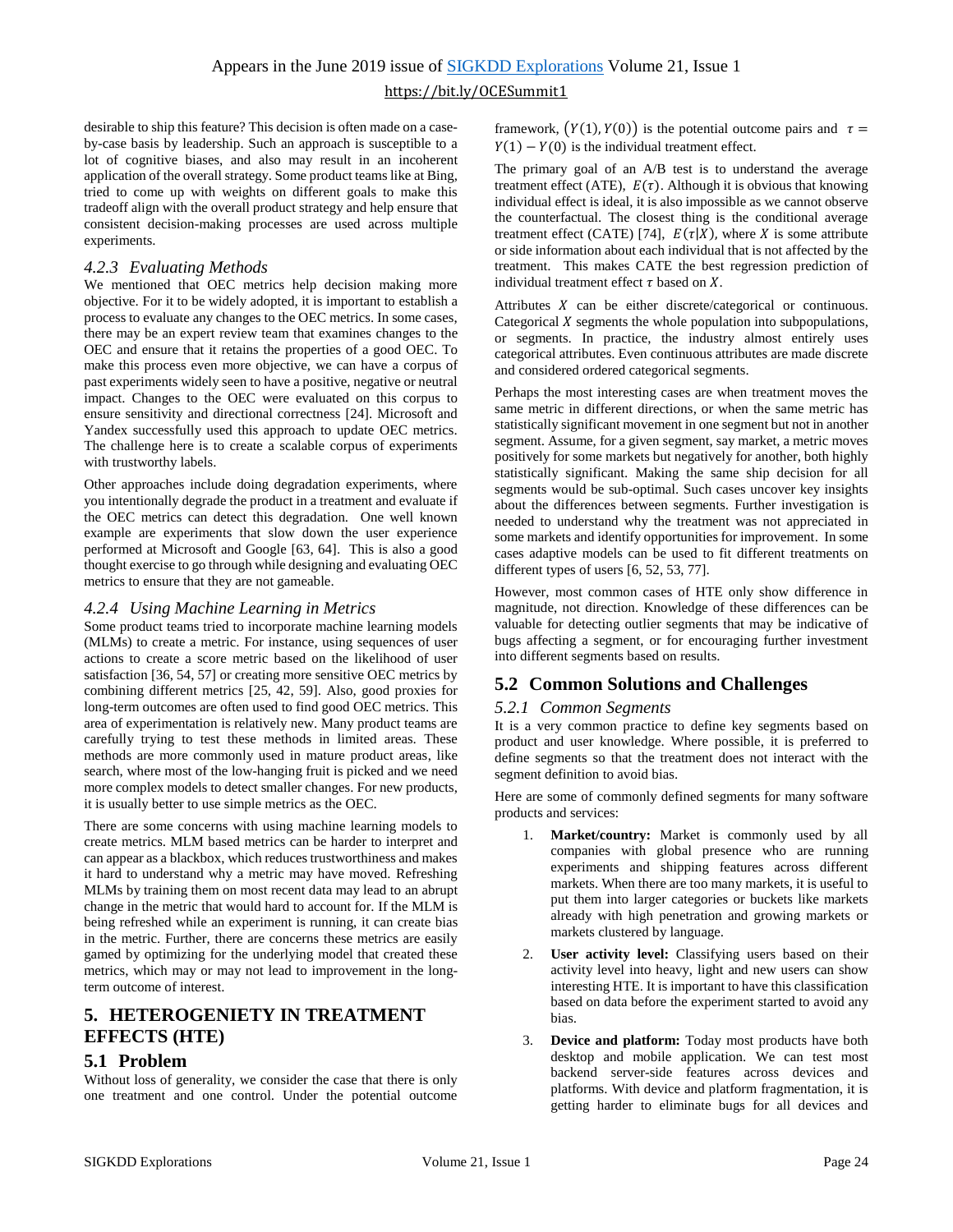platforms. Using device and platform segments in A/B testing is essential to flag potential bugs using live traffic. For example, in a recent experiment, a feature of the Outlook mobile app was moving key metrics on all Android devices except a few versions, which indicated further investigation was needed. Device and platforms also represent different demographics. Many studies show a difference between iOS users and Android users.

- Time and day of week: Another common segment used is time. Plotting the effects delta or percent delta by day can show interesting patterns, such as the weekday and weekend effect, reveal a novelty effect [13], and help flag data quality issues.
- 5. **Product specific segments:** LinkedIn segmented users by normal user and recruiter. On Twitter, some handles can belong to a single user, so it is useful to segment Twitter handles by primary or secondary account. For Netflix, network speed and device types have proved to be good segments. Airbnb has found that segments of customers based on whether they have booked before and based on from where they first arrived on Airbnb site are useful.

### *5.2.2 Methodology and Computation*

Our community recognizes a lot of recent work from both academia and industry. The most common mental model is the linear model with a first-order interaction term between treatment assignment and covariates  $X: Y = \theta + \delta T + \beta \times T \times X + \epsilon$ .

Most useful segments used by the community are categorical, so the linear model suffices. There is consensus that the first-order treatment effect adjustment by a single covariate, such as a segment of one categorical variable, is the most actionable. One active area of research is adapting more MLMs for identifying HTE [74].

Nevertheless, there are a lot of outstanding challenges:

- 1. **Computation scale:** Because A/B tests routinely analyze hundreds or thousands of metrics on millions of experiment units (users), the resources and time spent on an automatically scheduled analysis cannot be too much to ensure that results are not delayed and are not too expensive to generate. There is a desire to use a simple algorithm directly formulated using sufficient statistics, instead of using individual-unit level data.
- 2. **Low Signal Noise Ratio (SNR):** A/B testing is already dealing with low power to estimate the average treatment effect. Learning HTE is even harder than learning ATE because of the reduced sample sizes in each subpopulation.
- 3. **Multiple Testing Problem** [66]**:** There is a severe multiple testing problem when looking at many metrics, and many possible ways to segment the population. This issue, along with low SNR further complicates HTE estimations.
- 4. **Interpretable and memorable results:** Most experimenters are not experts in statistics or machine learning. You must have concise and memorable result summaries to facilitate experimenters to act.

5. **Absolute vs. Relative:** While determining the HTE, you must decide whether you will use absolute CATE or relative CATE (as a percentage of average value of the metric in control). In many cases it makes sense to use the relative CATE as the baseline or the average value of a control metric can be very different for different segments, like different countries. Use a relative CATE to normalize the treatment effect in different segments.

To tackle these challenges, there are common approaches companies take.

- 1. Separate on-demand and scheduled analysis. For ondemand analysis, people are willing to spend more resources and wait longer to get results. For this kind of one-off analysis, linear regression with sparsity (L1 and elastic net) and tree-based algorithms, like causal tree, are very popular. Double ML also gained a lot of attention recently [14].
- 2. Because of the challenge of low SNR and multiple testing, sparse modeling is a must. Even if the ground truth is not sparse, there are limited resources that experimenters can spend on learning and taking actions based on HTE. Sparse modeling forces concise results.
- 3. To make results memorable, when certain segment has many values, markets might have a lot of values, it is desired to merge those values based on a common effect. For instance, the effect might be different for Asian markets compared to rest of the world. Instead of reporting market HTE and list treatment effect estimates for individual markets, it is better to merge Asian markets and the rest of the world, and report only two different effect estimates. Algorithms that can perform regression and clustering is preferred in these cases, including Fused Lasso [69] and Total Variation Regularization.

#### *5.2.3 Correlation is not Causation*

Another difficulty in acting based on HTE results is more fundamental: HTE results are not causal, only correlational. HTE is a regression to predict individual treatment effect based on covariates  $X$ . There is no guarantee that predictor  $X$  explains the root cause of the HTE. In fact, when covariates  $X$  are correlated, there might be even issues like collinearity. For example, we may find HTE in devices showing iOS users and Android users have different effect. Do we know if device is the reason why the treatment effects are different? Of course not. iOS and Android users are different in many ways. To help experimenters investigate the difference, an HTE model that can adjust the contribution of devices by other factors would be more useful. Historical patterns and knowledge about whether investigating a segment  $X$  helped to understand HTE of a metric  $M$  could provide extra side information.

## <span id="page-5-0"></span>**6. DEVELOPING EXPERIMENTATION CULTURE**

#### **6.1 Problem**

Culture is the tacit social order of an organization. It shapes attitudes and behaviors in wide-ranging and durable ways. Cultural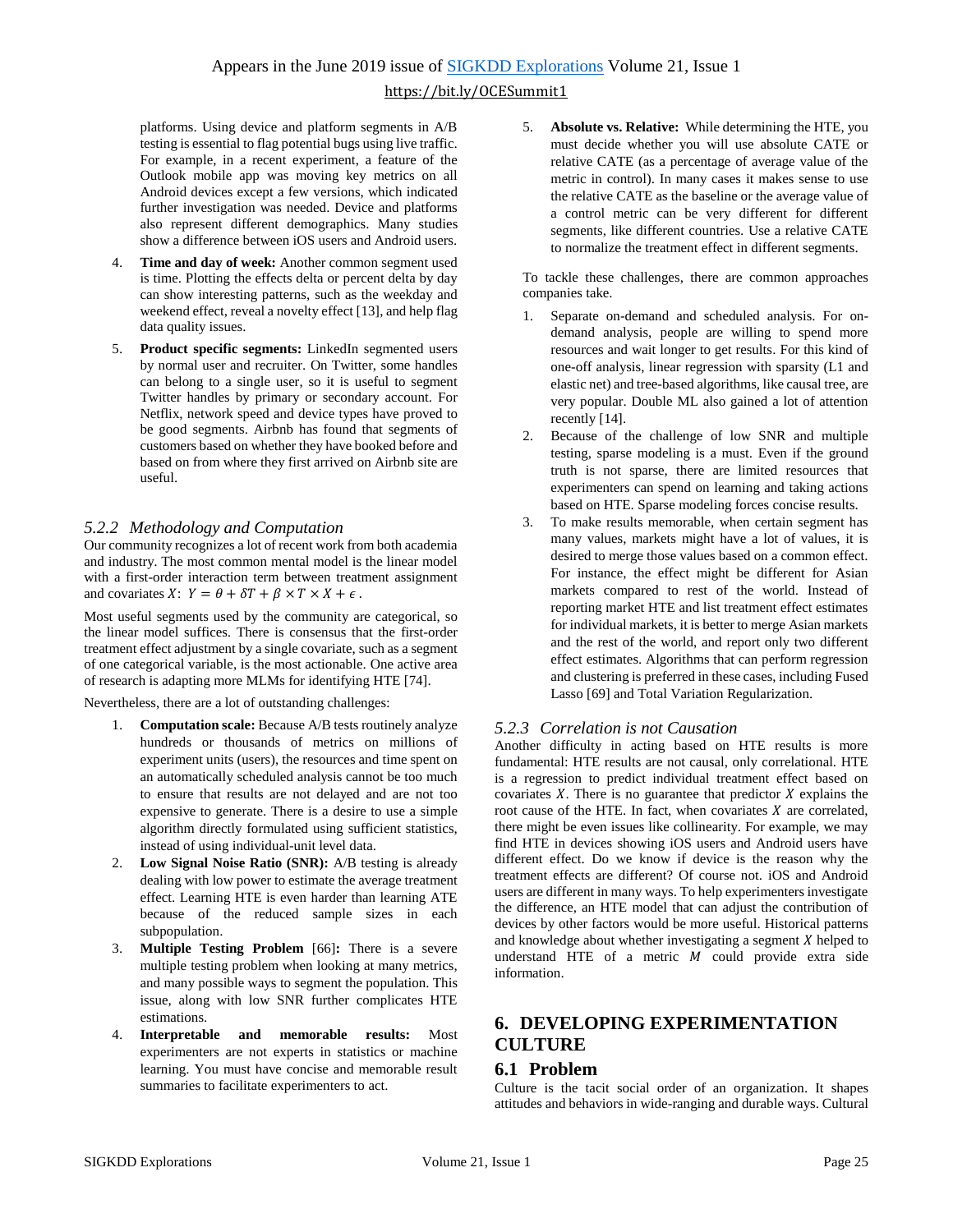norms define what is encouraged, discouraged, accepted, or rejected within a group [35]. There is a big challenge in creating an experiment-driven product development culture in an organization.

Cultural change involves transformation of an organization through multiple phases. There may be hubris at first, where every idea of the team is considered a winner. Then there may be introduction of some skepticism as the team begins experimentation and its intuition gets challenged. Finally, a culture develops where there is humility about our value judgement of different ideas, and better understanding of the product and customers [3].

It is well known that our intuition is a poor judge for the value of ideas. Case studies at Microsoft showed a third of all ideas tested through an OCE succeed in showing statistically significant improvements in key metrics of interest, and a third showed statistically significant regressions. Similar results have been noted by many major software companies [3, 17, 28, 47, 56, 60]. Yet it can be hard to subject your idea to an OCE and receive negative feedback, especially when you have spent a lot of time working on implementing it and selling it to your team. This phenomenon is not unique to the software industry. It is generally referred to as Semmelweis Reflex, based on the story of the long and hard transition of mindset among doctors about the importance of hygiene and having clean hands and scrubs before visiting a patient [65]. It takes a while to transition from a point where negative experiment results feel like someone telling you that your baby is ugly. You must enact a paradigm shift to put your customers and business in focus and listen to customer responses. At that point, negative experiment results are celebrated as saving customers and your business from harm. Note that not only bad ideas (including bloodletting [11]) appear as great ideas to a human mind, we are also likely to discount the value of great ideas (including good hand hygiene for doctors [65]). There are cases where an idea that languished in the product backlog for months as no one thought it was valuable turns out to be one of the best ideas for the product in its history [51].

A culture of working together towards the common goal of improving products through OCEs amplifies the benefits of controlled experimentation at scale [32]. This paves the way for frictionless integration of OCEs into the development process, and makes it easy to run an OCE to test an idea, get automated and trustworthy analysis of this experiment quickly, and interpret the results to take the next step: ship the feature, iterate, or discard the idea. A strong experimentation culture ensures that all changes to the product are tested using OCEs and teams benefit from OCEs discovering valuable improvements while not degrading product quality. It allows you to streamline product development discussions so everyone understands the OEC for the product and can take an objective decision to ship a feature based on the impact on the OEC metric. This gives developers freedom to build and test different ideas with minimum viable improvements without having to sell the entire team on the idea beforehand. And allows the team to make future decisions to invest in a product area based on changes to the OEC metric due to features seen in that area.

#### **6.2 Common Solutions and Challenges**

There are many cultural aspects to adoption of OCEs at scale to have a trustworthy estimate of the impact of every change made to a product.

#### *6.2.1 Experimentation Platform and Tools*

First, we need to make sure that the experimentation platform has the right set of capabilities to support the team. It must be able to test the hypothesis of interest to the product team. To do that one of the of the most important things required is a set of trustworthy and easily interpretable metrics to evaluate a change made to the product. In addition, it's useful if there are easy tools to manage multiple experiments and clearly communicate results from these experiments.

#### *6.2.2 Practices, Policies and Capabilities*

The second aspect deals with creating right set of practices, policies, and capabilities to encourage teams to test every change made to their product using OCEs. The following are strategies that different companies use to achieve this goal.

**High Touch:** Once per quarter, the LinkedIn experimentation team handpicks a few business-critical teams, prioritizes these teams, and then works closely with them on their needs. At the end of the quarter the team agrees they'll use that experiment platform going forward, and the experimentation team continues to monitor them. Over several years a data-driven culture is built. Managers and directors now rely on development teams running experiments before features launch.

The Microsoft experimentation team selects product teams to onboard based on factors indicative of the impact experimentation has on the product. The experimentation team works very closely with product teams over multiple years to advance the adoption of experimentation and its maturity over time.

The downside of the High Touch approach is the large overhead in having a deep engagement with every team, and it may become a bottleneck for scaling.

**Top down buy in:** It can help if there is a buy-in into experimentation by leadership and they expect every change tested in a controlled experiment. Further they can set team goals based on moving a metric in controlled experiments. This creates a culture where all ship decisions are talked about in terms of their impact on key metrics. The product teams celebrate shipping changes that improve key metrics, and equally importantly, celebrate not shipping changes that would cause a regression in key metrics. It is important that the team's key metrics are determined beforehand and agreed upon by the team. It is prudent to be cautious about preventing the gaming of metrics or over fitting metric flaws, where the metrics of interest move but are not indicative of improvement in the product. At Netflix a long-standing culture of peer review of experiment results is organized around frequent "Product Strategy" forums where results are summarized and debated amongst experimenters, product managers, and leadership teams before an experiment is "rolled out".

**Negative and positive case studies:** Stories about surprising negative results where a feature that is widely acclaimed as a positive causes a large regression in key metrics, or a surprising positive incident where a small change no one believed would be of consequence causes a large improvement in a metric were great drivers for cultural change. These cases drive home a humbling point that our intuition is not a good judge of the value of ideas.

There are some documented examples the best OCEs with surprising outcomes [4]. For instance, an engineer at Bing had the idea to make ad titles longer for ads with very short titles. The change was a simple and cheap, but it was not developed for many months as neither the developer nor the team had much confidence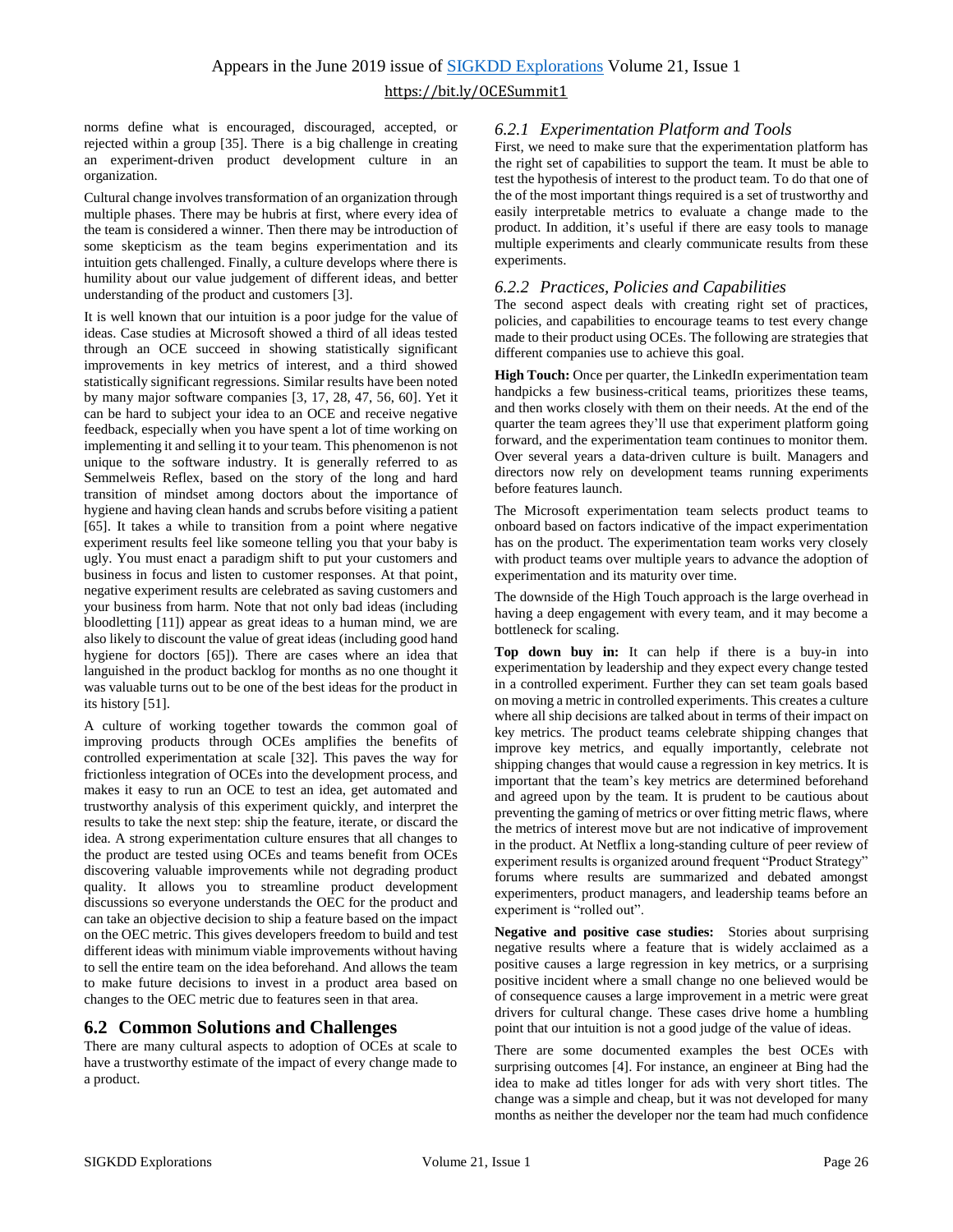in the idea. When it was finally tested, it caused one of the biggest increases in Bing revenue in history [51].

**Safe Rollout:** It is easier to get a team to adopt experimentation when it fits into their existing processes and makes them better. Some teams at Microsoft and Google began using experimentation as a way to do safe feature rollouts to all users, where an A/B test runs automatically during deployment as the feature is gradually turned on for a portion of users (Treatment) and others (Control) don't have the feature turned on. During this controlled feature rollout, the feature's impact estimate on key reliability and userbehavior metrics helped find bugs.

This method helps gain a toe hold in the feature team's development process. Over time, as the feature team started seeing value in experimentation, they looked forward to using experimentation to test more hypotheses.

**Report cards and Gamification:** Microsoft found that they encourage the adoption of OCEs in a set of teams by having a report card for each team that assesses their experimentation maturity level [31]. This report card gives the team a way to think about the potential of using experiments to improve the product. It gives the team a measure of its status and relative status among other teams and helps highlight key areas where they can invest to further improve.

Booking.com is experimenting with gamification in their experimentation platform where users of the platform can receive badges to encourage the adoption of good practices.

Twitter and Microsoft also use mascots, like duck [70] and HiPPO [37] to spread awareness about experimentation in their companies.

**Education and support:** When a company tests thousands of experiments a year, it is impossible for experimentation teams to monitor each experiment to ensure that experiment analysis is trustworthy. It is important that each team has subject matter experts to help them run experiments and ensure that they obtain reliable and trustworthy results. Educating team members on how to use OCEs to test hypotheses and how to avoid common pitfalls is critical in scaling experimentation adoption. We will discuss this important point in detail in section [7.](#page-7-0)

## <span id="page-7-0"></span>**7. TRAINING OTHERS IN THE ORGANISATION TO SCALE EXPERIMENTATION**

#### **7.1 Problem**

While the concept of an A/B test is simple, there can be complex practical issues in designing an experiment to test a particular feature and analyzing the results of the experiment. Product teams need custom support when running experiments, because they often have very specific questions that cannot be answered with a simple set of frequently answered questions.

A centralized support function does not scale very well. Central teams end up spending too much time on support and not enough on other things. Additionally, specific product domain knowledge is often required to provide support. A centralized support function requires deep knowledge of all supported products, which is often not feasible. Conversely, anyone providing support needs fundamental experimentation knowledge, which might be easier to scale. Such democratization of knowledge and expertise enables a better experimentation culture.

#### **7.2 Common Solutions and Challenges**

Across different companies, there are a few key practical challenges in spreading the expertise about OCEs that enable experimentation at scale.

- How do we set up a community to support experimenters?
- How do we incorporate them in the experiment lifecycle?
- How do we incentivize these people?
- How do we quantify their impact?
- How do we train them?
- How do we maintain quality standards?

Here are examples from several companies on how they tried to solve these challenges.

#### *7.2.1 Yandex: "Experts on Experiment"*

At Yandex, a program called "Experts on Experiment" exists to scale support. These Experts are handpicked from product teams by the central experimentation group. Any experiments must be approved by an Expert before they are allowed to ship. Experts are motivated because their product needs approval before shipping, so they voluntarily sign up to be an Expert. Their application is then reviewed by the central experimentation group. Experts are motivated by the status provided by being an Expert. They get a digital badge in internal staff systems, so their status is visible to others. There are no clear KPIs for the program. There is a checklist of minimum experience and an informal interview process involved in becoming an expert.

#### *7.2.2 Amazon: "Weblab Bar Raisers"*

Weblab is Amazon's experimentation platform. In 2013, Amazon's Personalization team piloted a "Weblab Bar Raisers" program in their local organization with the intention of raising the overall quality of experimental design, analysis, and decision making. The initial Bar Raisers were selected to be high-judgment, experienced experimenters, with an ability to teach and influence. Expectations for the role were clearly defined and documented and, after a few iterations, the program was expanded company wide. Bar Raiser review is not mandatory for all organizations; often because not enough Bar Raisers are available. Bar Raisers spend about 2–4 hours per week providing OCE support. Incentives rely on Bar Raisers buying into the mission of the program, which contributes to their personal growth and status within the company. A mentorship program, where existing Bar Raisers train new ones, exists to ensure that new Bar Raisers are brought up to speed quickly.

#### *7.2.3 Twitter: "Experiment Shepherds"*

At Twitter, the "Experiment Shepherds" program, founded three years ago by a product group including the current CTO, now has approximately 50 shepherds. Most of these are engineers with experience running experiments. There are strict entry requirements. Experiment owners implicitly opt-in for review: either pre-test or pre-launch. Shepherds have on-call duty one week a year to triage incoming requests. Incentives include feelings of responsibility for the product and acknowledgement of contribution during performance review. There are no clear impact KPIs, but qualitatively impact seems to exist. There is a structured training program consisting of one hour of classroom training per week for two months. These classes cover seven topics (e.g. dev cycle, ethics, metrics, stats 101). There are also case study-based discussions.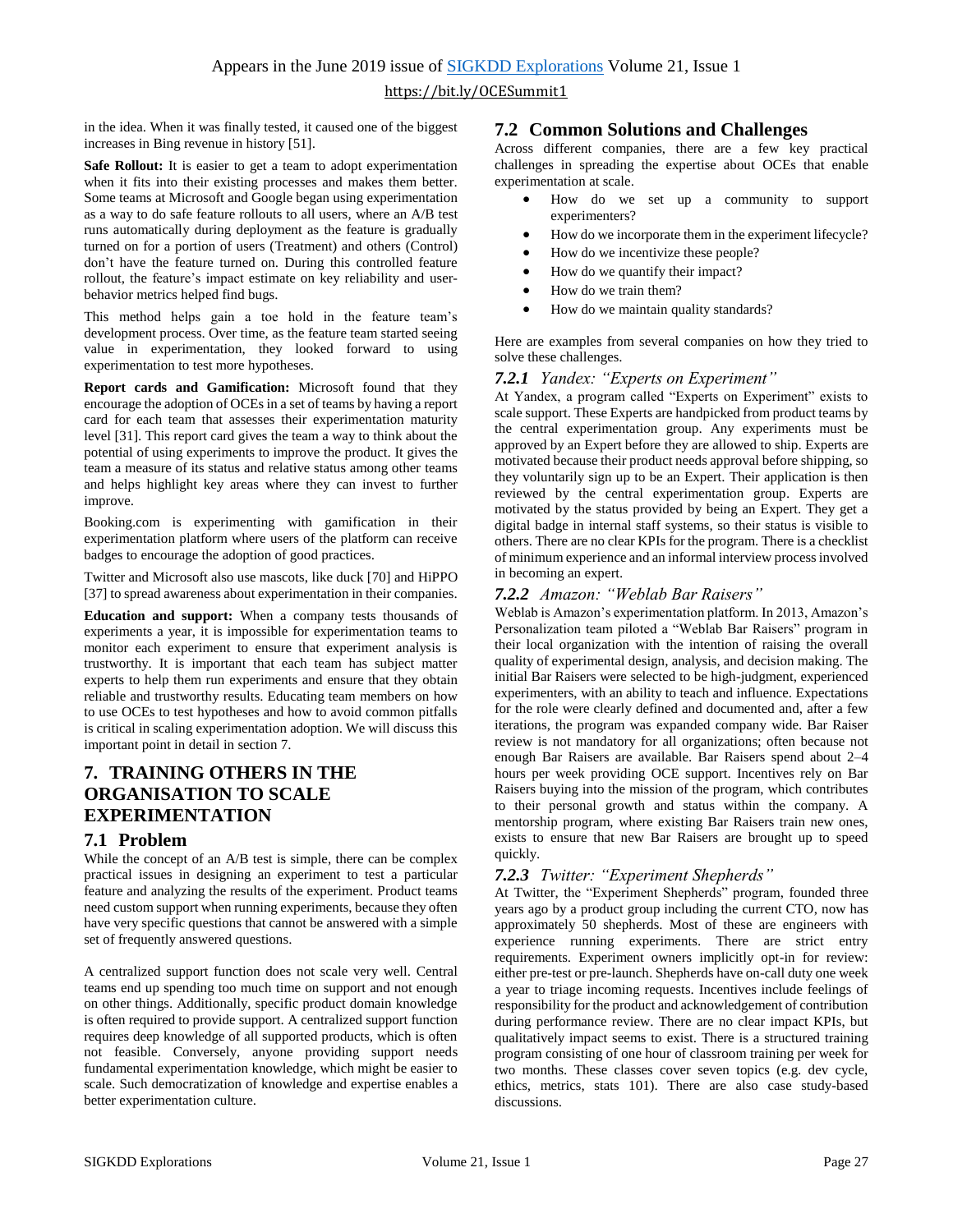#### *7.2.4 Booking.com: "Experimentation Ambassadors"*

At Booking.com, the "Experimentation Ambassadors" program started about six months ago. The central experimentation organization handpicked people (~15) with experimentation experience and interest in providing support in product organizations that seemed to need the most support. Ambassadors form the first line of support with a clear escalation path and priority support from the central organization. Ambassadors are hooked into the central support ticketing system so that they are aware of other open support questions and can pick up tickets as they see fit. They are included in the experimentation organization's internal communications, to keep them aware of current developments or issues. There is a monthly meeting to discuss product needs and concerns. Incentives for Ambassadors include feeling responsible for the product, getting priority support from the central organization, and acknowledgement on their performance review. There are no clear impact or quality KPIs, but there are plans to include these as the program scales. There is no specific training for Ambassadors, but there is extensive general experiment training for all experimenters, including Ambassadors.

#### *7.2.5 Booking.com: "Peer-Review Program"*

Booking.com also has a separate "Peer-Review Program" aimed at getting people involved in providing pro-active feedback to experimenters. Anyone in the company can opt-in to the program. Every week participants are paired with a random counterpart. Currently approximately 80 people participate. Each pair picks a random experiment to review. The experiment platform includes a "give me a random experiment" button for this purpose. The platform also supports built-in commenting and threading as part of the reporting interface. Incentives to participate include making new friends, learning new things, and reward badges displayed on the platform interface. There are KPIs defined around reviews and comments. Newcomers are paired with experienced users the first few times to ensure that they are brought up to speed. A one-page guide for writing good reviews is also available [33].

#### *7.2.6 Microsoft: Center of Excellence Model*

At Microsoft, a data scientist or two from the central experimentation platform team (Analysis & Experimentation) work very closely with a product team. At first, the data scientists from the experimentation platform handle almost all support needs for the product and gain good insight into the product, business, customers, technology, and data. At the same time, the data scientists work on transferring knowledge and expertise to champions in the product team. The expectation is that over time, as more experiments are run, the product team will become more self-sufficient in running trustworthy experiments, and the person from the central experimentation platform team helps with a smaller and smaller percentage of experiments—those that are unique or have issues. The data scientists from the central team and champions from the product team usually conduct further training to educate the entire product team on best practices and processes for running experiments. The experimentation team maintains a monthly scorecard to measure the goals of each product onboarding for running trustworthy experiments at scale. These goals are set at the beginning of every year. Every six weeks, the data scientists and champions review the experimentation operations in the product where successes and failures from the past are highlighted along with a plan to address gaps and opportunities. The incentives

for data scientists and champions are partially tied to the success of experimentation in their respective products.

The central experimentation team holds a weekly experiment review, where any experiment owner can share their experiment and request feedback from the data scientists. The central experimentation team also conducts a monthly Introduction to Experimentation class and Experiment Analysis lab open to everyone at Microsoft. In addition, twice a year the team hosts a meeting focused on experiments and discusses the best controlled experiments. This provides product teams an opportunity to showcase their strengths in experimentation and learn from other teams.

#### *7.2.7 Google: Just-in-time Education Model*

Google has used a variety of approaches, but one of the most successful relies heavily on just-in-time education [67]. For example, for experiment design, they have a checklist that asks experimenters a series of questions, ranging from "what is your hypothesis?" to "how will you measure success?" and "how big of a change do you need to detect?" Google has an "experiment council" of experts who review the checklists, and have found consistently that the first time through, an experimenter needs handholding. But on subsequent experiments, less handholding is needed, and the experimenter starts teaching their team members. As they become more experienced, some experimenters can become experts and perform reviews. Some teams have sufficient expertise that they can retire the entire checklist process.

For analysis, Google has an experiment review similar to Microsoft. The advantage is both just-in-time education to experimenters about interpreting experiment results and metaanalysis by experts to find the larger patterns.

## **8. COMPUTATION OF EXPERIMENT ANALYSIS AND METRICS**

#### **8.1 Problem**

When 100s of experiments are running simultaneously on millions of users each, having an automated, reliable and efficient way to compute metrics for these experiments at scale is crucial to create a culture where OCEs are the norm. The system to compute experiment results can be viewed as a pipeline. It starts with the product collecting telemetry data points instrumented to measure user response, like clicks on a particular part of the product. The product uploads telemetry to a cloud store. This telemetry is seldom used in raw form for any analysis. Further data processing, commonly called *cooking*, joins this data with other data logs, like experiment assignment logs, and organizes it in a set of logs in standard format, called a *cooked log*. Most reporting and experiment analysis occur on top of the cooked log. For running experiments at scale, it is important to have a system for defining metrics of interest on top of these logs and actually computing metrics for each experiment running over millions of users. In addition, the system must support further ad hoc analysis of experiments so that data scientists can try different metrics and methods to find better ways of analyzing results.

There are a few key properties of a good system that help in running experiments at scale. Each part of the system must be efficient and fast to scale to 100s of experiments over millions of users each. It must be decentralized so that many people in the organization can configure and use the system to fulfill their needs. It must also have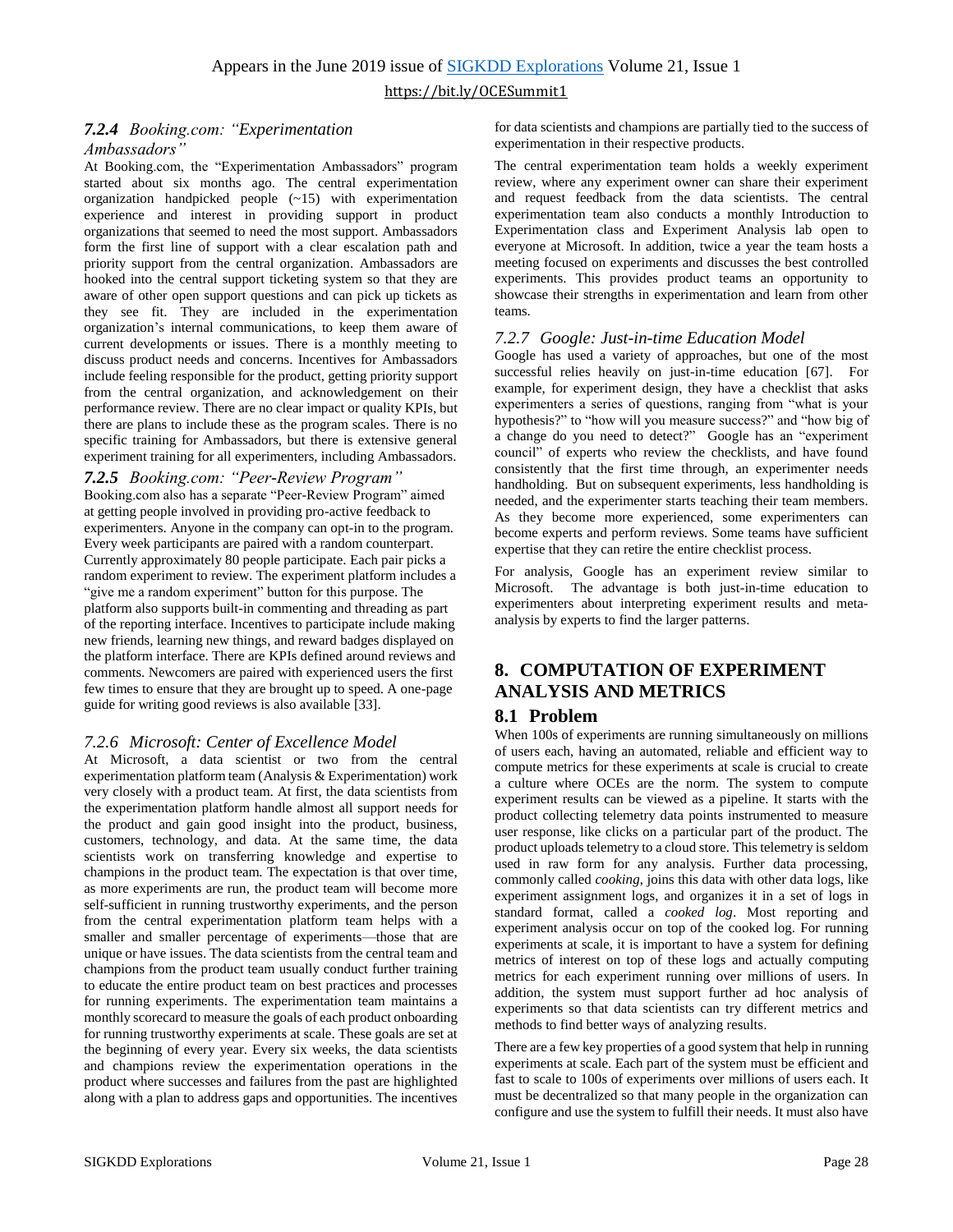some level of quality control to ensure that the results are trustworthy. Finally, it must be flexible enough to support the diverse needs of feature teams who are constantly working on adding new features and new telemetry, and data scientists working on new metrics and methodologies to extract insights from these experiments.

This system forms the core of experimentation analysis for any product. If done well, it empowers feature teams to run 100s of experiments smoothly and get trustworthy insights in an automated and timely manner. It helps them understand if the treatment succeeded or failed in moving the key OEC metric and gives insight into why it happened. These insights are crucial in taking next steps on an experiment: investigating a failure or investing further in successful areas. Conversely, if this system does not have the desired properties mentioned above, it often becomes a bottleneck for scaling experimentation operations and getting value from experiments.

### **8.2 Common Solutions and Challenges**

#### *8.2.1 Data Management and Schema*

The structure and schema of cooked logs affect how data is processed in downstream data pipelines, such as metric definitions and experiment analysis. There is a clear tradeoff between reliability and flexibility. If the rules and constraints are strict, the data will be reliable and can be consumed consistently across different use cases. At the same time, having too strict constraints can slow down the implementation of the logging, and thus decelerate experimentation and product development.

Different companies have different ways of solving this issue. At Netflix, there is a single cooked log where each row is a JSON array containing all data collected. JSON structure allows flexibility and extensibility. There is a risk that the log may keep quickly changing. This must be managed by development practices to ensure that key telemetry is not lost due to a code change. A similar approach is used by MSN and Bing at Microsoft.

The bring-your-own-data approach is followed at LinkedIn, Airbnb, and Facebook. Each product team is responsible for creating data streams and metrics for each experiment unit every day. These streams follow certain guidelines that enable any experiment to use these streams to compute metrics for that experiment.

Products, like Microsoft Office, have an event-view schema, where each event is on a separate row. This format is also extensible with a more structured schema.

Another approach followed by some products is to have a fixed-set of key columns required to compute key metrics, and a propertybag column that contains all other information. This allows stability for key columns and flexibility to add new telemetry to the log.

#### *8.2.2 Timely and Trustworthy Experiment Analysis*

Many companies track hundreds of metrics in experiments to understand the impact of a new feature across multiple business units, and new metrics are added all the time. Computing metrics and providing analysis of an experiment on time is a big challenge for experimentation platforms.

As previously mentioned, in many companies, like LinkedIn, Facebook and Airbnb, the metrics framework and experimentation platform are separate, so that each product team or business unit own their metrics and is responsible for them. The experimentation platform is only responsible for the computation of metrics for experiment analysis. In other companies, like Microsoft, Google, Booking.com and Lyft, the metric computation is usually done by the experimentation team right from telemetry or cooked logs.

Individual metrics and segments can have data quality issues, delays or be computationally expensive. To resolve these issues, companies segment metrics in various ways. Having 'tiers' or metrics so that high-tier metrics are prioritized and thoroughly tested is a way to consume reliable experiment results. Also, if not all metrics have to be pre-computed, experimentation platforms can offer an on-demand calculation of the metrics to save computation resources.

Telemetry data from apps may have large delay getting uploaded from a section of devices. It is important to incorporate this latearriving data in experiment analysis to avoid selection bias. Some companies like Facebook leave a placeholder for these metric values and fill it in once enough data arrives. In other companies, like LinkedIn and Microsoft, these metric values are computed with the data received at the time and then recomputed later to update the results. Usually there is a definite waiting period after which the metric value is no longer updated.

A few companies put additional steps to ensure that metrics are good quality. Some companies like LinkedIn have a committee to approve adding new metrics or modifying existing metrics to ensure metric quality. At a few companies, the metrics must be tested to ensure that they are sensitive enough to detect a meaningful difference between treatment groups. To save computational resources, the experimentation platform can require a minimum statistical power on the metrics or place metrics in specific formats. Booking.com has an automated process to detect data and metric quality issues which includes having two separate data and metric computation pipelines and process to compare the final results from both [41].

#### *8.2.3 Metric ownership*

Metrics often have an implicit or explicit owner who cares about the impact on that metric. In a large organization running 100s of experiments every day, scalable solutions ensure that these metric owners know about the experiments that move their metric, and that experiment owners know who to talk with when a particular metric moves. In many cases, it is easy to view the results of any experiment, and metric owners look for experiments that impact their metrics. Team organization structure also helps in this case. If there is a special performance team in the organization, it becomes clear to experiment owners to talk with that team when performance metrics start degrading. Some companies like Microsoft built automated systems for informing both experiment owners and metric owners when large movements are seen in a particular metric. Some teams, like performance teams, may have additional tools to search through multiple experiments to find ones that impact their metrics.

#### *8.2.4 Supporting Exploratory and Advanced Experiment Analysis Pipelines*

Very often, an experiment requires additional ad hoc analysis that cannot be supported by the regular computation pipeline. It is important that data scientists can easily conduct ad hoc analysis for experiments. Some ad hoc analyses may quickly find application in many more experiments. It is a challenge for experimentation platforms to keep up with supporting new ways of analyzing experiments while maintaining reliability and trustworthiness. While there was no common solution to solving this problem across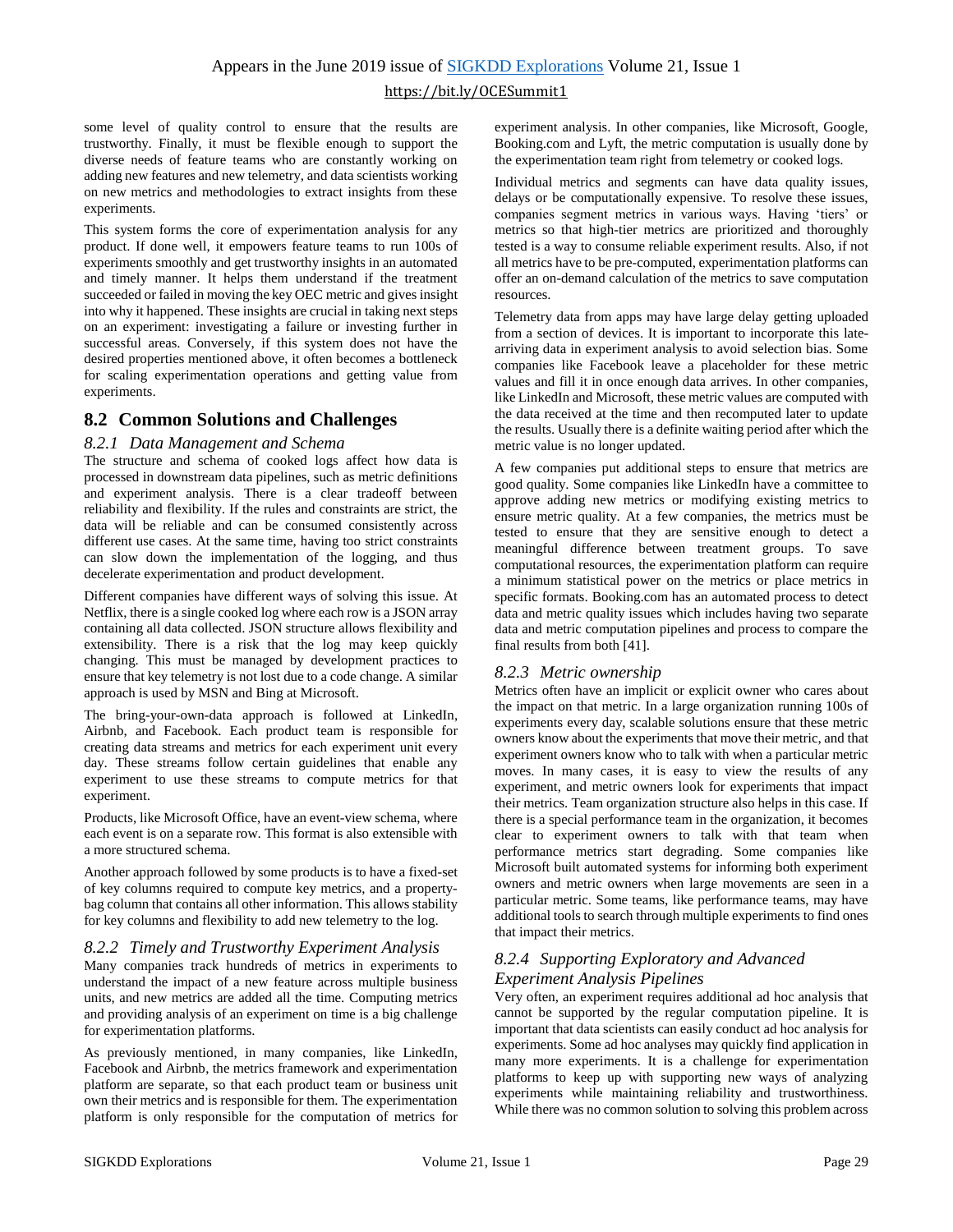different companies, there are some common considerations for supporting a new analysis method:

- Is the new analysis method reliable and generalizable for all metrics and experiments?
- Is the benefit from the new method worth the additional complexity and computation?
- Which result should we rely on if the results of the experiment are different between various methods?
- How can we share the guideline so that the results are interpreted correctly?

## <span id="page-10-0"></span>**9. DEALING WITH CLIENT BLOAT**

#### **9.1 Problem**

Many experiments are run on client software (e.g., desktop and mobile). In these experiments, a new feature is coded behind a flag switched off by default. During an experiment, the client downloads a configuration, that may turn the feature flag on for that device. As more and more experiments are run over time, the configuration files that need to be sent keep growing larger and increase client bloat. This eventually starts to affect the performance of the client.

#### **9.2 Common Solution**

While it may seem that if feature F is successful it will need the flag set to ON forever, that's not the case if the experimentation system is aware of versions and which versions expect a setting for F. A key observation is that at some point when feature F is successful, it is integrated into the codebase, and from that point on, the configuration of F is NOT needed.

Here is a description of this scenario:

V10.1: Feature F is in code but not finished.

- Default (in code) =  $Off.$
- Config: No F

V10.2 (experiment): Feature F is done.

- Default (in code)  $=$  Off
- Config: F is on/off at 50/50

If the idea fails, stop sending config for F. If the idea succeeds, Config: F=On. The key observation is that the config system must send F=On for every release that needs F as config by default, 10.2 and higher

V10.3 – Other features are evaluated.

Config:  $F=On, G=On...$ 

V10.4 – Code is cleaned.

F=On in code. No need for F in config

Config system should stop sending F for V10.4 and higher. Every feature then has [Min version] and after cleanup [Min Version, Max version]. If we assume every release has 100 new features driven by config and 1/3 of these features are successful, the number of configuration features on the server grows at  $100/3 \sim 33$  per release, but only successful features should be maintained.

The number of features sent to the client is bounded by those that must be experimented and those not cleaned. Assuming three releases are needed to experiment and clean, there are 100 features in config for experiments and 100 (33 \* 3 releases) maintained waiting for cleanup. This means that the total configurations are about 200, and that does not grow.

## <span id="page-10-1"></span>**10. NETWORK INTERACTIONS 10.1 Problem**

Network interactions are a significant concern in A/B testing. Traditional A/B test assume a stable user treatment value (SUTVA) to accurately analyze the treatment effect. SUTVA implies that the response of an experiment unit (user) is independent of the response of another experiment unit under treatment [73]. A network interaction can occur when a user's behavior is influenced by another user's, so that users in the control group are influenced by actions taken by members in the treatment group. As a result, the control group is only a control group in name and no longer reflect outcomes that would be observed if the treatment did not exist. If you ignore network interactions, you get a biased estimate of the treatment effect.

#### **10.2 Common Solutions and Challenges**

These network interactions are an inherent outcome of the products and scenarios where changes are being tested. There does not seem to be one single method that can mitigate the impact of network interactions on the accuracy of the estimated treatment effect. Here are some common cases and the methods to deal with them.

#### 10.2.1 Producer and Consumer Model

At LinkedIn, there is a meaningful producer/consumer distinction between user roles for a feature. For instance, there are producers and consumers of the hashtags feature for the main feed on LinkedIn. In these cases, LinkedIn typically uses *two-sided randomization*. Two orthogonal experiments are run together: one controlling the production experience and one controlling the consumption experience. For the hashtags example, this implies that the production experiment allows users in treatment to add hashtags to their posts, and the consumption experiment allows users in treatment to see hashtags on their feed. The production experience starts at a low ramp percentage with consumption one at a high percentage, and then gradually ramping the production experience*.*

If we do a simple A/B test lumping both features together, then things go wrong: The producer effect is underestimated because there are too few potential consumers. For our example, if a user in treatment in the production experiment can post hashtags but not everybody can see them, then the user is likely to engage less with the platform. The consumer effect is underestimated because there are too few potential producers. Being able to see hashtags may make users more engaged, but not if too few people (i.e. only treated members) use them. Using two sided randomization helps: when 95% of consumers can see the produced content, then the effect of producers (say at 50% ramp) is more accurate; when 95% of producers are "enabled," then the consumer test (say 50% ramp) is more accurate.

This method may not account for competition effects between producers, in which case we typically use a 95% ramp over 50% ramp if enough power is available. Further, it may not be possible to disentangle consumption from production in a feature. For instance, if a user mentions another user using '@ mention' feature, then the consumer of the feature must be notified about being mentioned.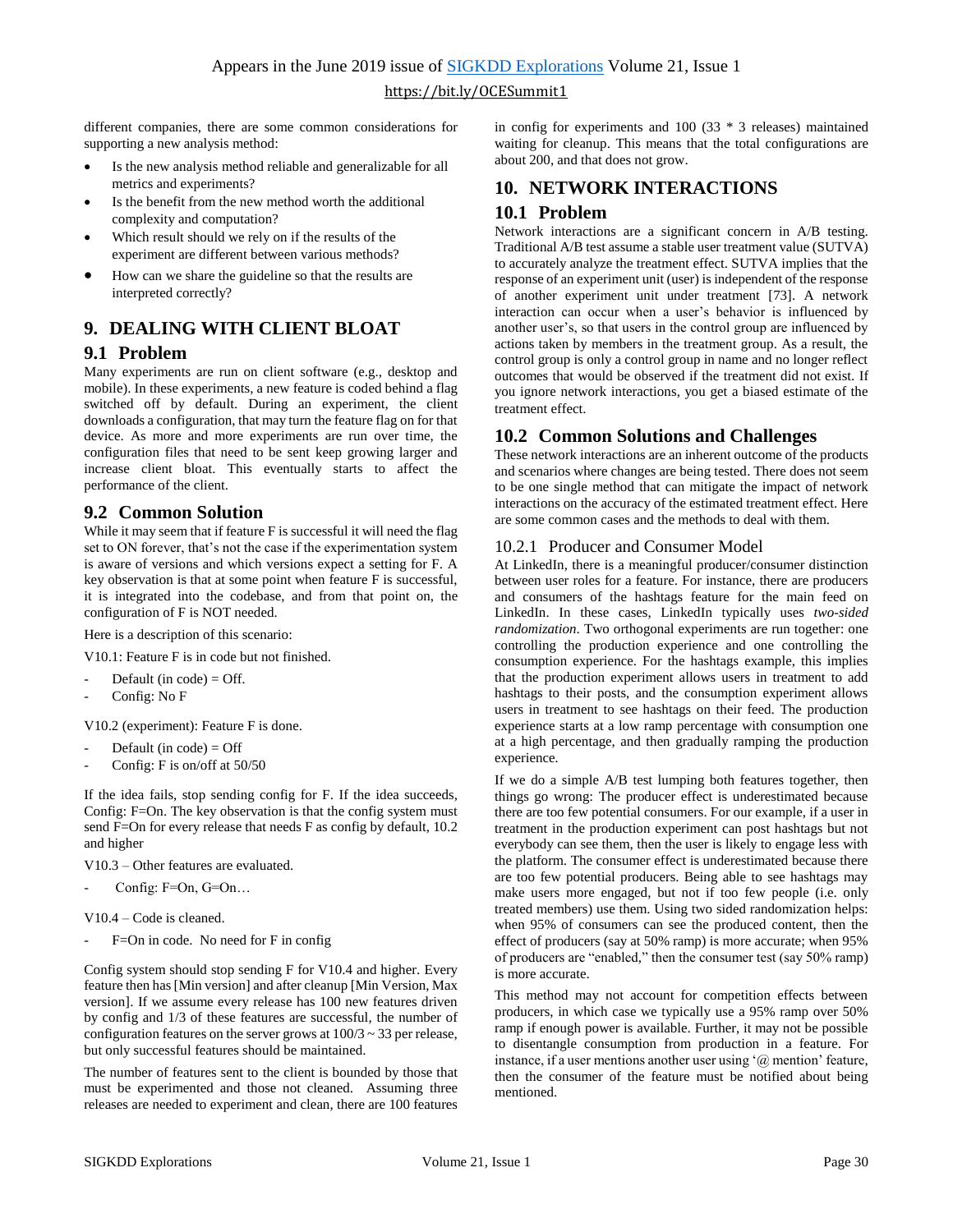#### *10.2.2 Known Influence Network Model*

In many products at LinkedIn and Facebook, the network over which users can influence each other is known. This information is helpful for designing better controlled experiments.

LinkedIn typically uses its egoClusters method, creating about 200,000 ego-networks, comprised of an "ego" (the individual whose metrics are measured) and "alters," who receive treatments but whose metrics are not of interest. Clusters are designed to have egos representative of LinkedIn users and their networks, and treatment is allocated as follows: in all clusters, egos are treated. In "treated" clusters, all alters are treated. In control clusters, all alters remain in control. A simple two-sample t-test between egos of treated clusters and egos of control clusters gives the approximate first-order effect of having all their connections treated versus none.

Facebook and Google employ similar cluster based randomization techniques [20, 26]. These designs are the subject of recent academic papers [9].

#### *10.2.3 One-to-One Communication*

When the feature being tested is one-to-one communication, LinkedIn typically uses model-based approaches when analyzing one-to-one messaging experiments, counting messages explicitly according to four categories: those that stay within the treatment group, those that stay within the control group, and those that cross (one way or the other). The total number of messages of these categories are contrasted with the help of a model and permutation testing to measure the impact of network interactions.

At Skype, some experiments related to call quality are randomized at the call level, where each call has an equal probability of being treatment or control. Note that a single user may make multiple calls during the experiment. This approach does not account for within-user effect from a treatment but tends to have much greater statistical power for detecting the treatment effect on the call metrics.

#### *10.2.4 Market Effects*

In a two-sided marketplace, different users' behavior is correlated with each other due to a demand-and-supply curve. If we look at a ride service, when a driver is matched to a passenger, it lowers the probability that other drivers in vicinity are matched. Simple randomization of passengers or drivers into Treatment and Control groups causes changes in market conditions, therefore biases the estimated Treatment effect. To reduce the network interactions between users, Lyft conducts cluster sampling by randomizing across spatial regions or time intervals of varying size, ensuring similarity in market conditions between variants. The coarser the experimental units are, the less interference bias persists, although it comes with the cost of increased variance in the estimate [29]. Uber has tried introducing the treatment to a random set of markets and have a synthetic control to predict the counterfactual [1, 34].

Similar market effects also affect online ads. In this hypothetical example, assume that all budget for a set of advertisers is being spent. For the experiment, the treatment increases ad load from these advertisers therefore increasing ad consumption. In this experiment, you would observe that revenue in the treatment group goes up. But the treatment group is stealing budget from the control group, and there will be no increase in revenue when the treatment ships to all users.

One way to prevent budget stealing is to split the ad budget of all ad providers in proportion to the percentage of user traffic exposed to the treatment and control groups. While this addresses the problem of budget stealing, it does not help us understand if the treatment will cause an increase in revenue. Higher use of budgets not being entirely spent or an increase in budget from advertisers spending their entire budget may be a better indicator of increase in revenue.

#### *10.2.5 Multiple Identities for the Same Person*

Similar statistical issues arise when the same user has several accounts or cookies. Instead of spillover occurring from one user to another, it may occur from one account to another, within the same user. A natural level of randomization is user. However, this requires knowing which accounts belong to the same user. If this is unknown or imperfectly known, randomization at the account-level may be the only alternative. Account-level randomization generally tends to suffer from attenuation bias. Studies in Facebook have indicated that cookie level randomization can underestimate person level effects by a factor of 2 or 3 [15]. Attenuation bias is also one of the main pitfalls in running long-term experiments because the chances of within-user spillover increases with time [23].

## <span id="page-11-0"></span>**11. INTERACTIONS BETWEEN MULTIPLE EXPERIMENTS**

## **11.1 Problem**

If there are non-independent treatment effects in two experiments, then those experiments are said to be interacting:

#### $ATE(T_1) + ATE(T_2) \neq ATE(T_1T_2)$

A textbook example of interaction between two experiments is where the treatment in the first experiment changes the foreground color to blue and the treatment in the second experiment changes the background color to blue. In this example let us assume that there are positives for each experiment in isolation, but the impact of both treatments is catastrophic. A user who experiences both treatments at the same time sees a blue screen.

In products where 100s of experiments run concurrently this can be a serious issue. Ideally you want to prevent contamination where the treatment effect measured in one experiment may become biased because that experiment interacts with another experiment. At the same time, you need to make a joint ship decision for interacting experiments. As in the case of the text book example above, individually both treatments are good ship candidates but jointly you can only ship one.

#### **11.2 Common Solutions and Challenges**

From our experience, it is rare that two interacting experiments cause enough contamination that it changes the ship decision. Most products are well architected and small teams work independently of most other teams working on different areas of the product. The chances of interaction between two experiments are highest when both experiments are being run by the same sub team who are changing the same part of the product. To prevent interaction between these types of experiments, the Microsoft and Google experimentation platforms have the concept of *numberlines* or *layers* [46, 68]. Experiments that run on the same numberline or layer are guaranteed to get an exclusive random sample of the user population, so no user is exposed to two experiments being run concurrently in the same layer or numberline. This limits the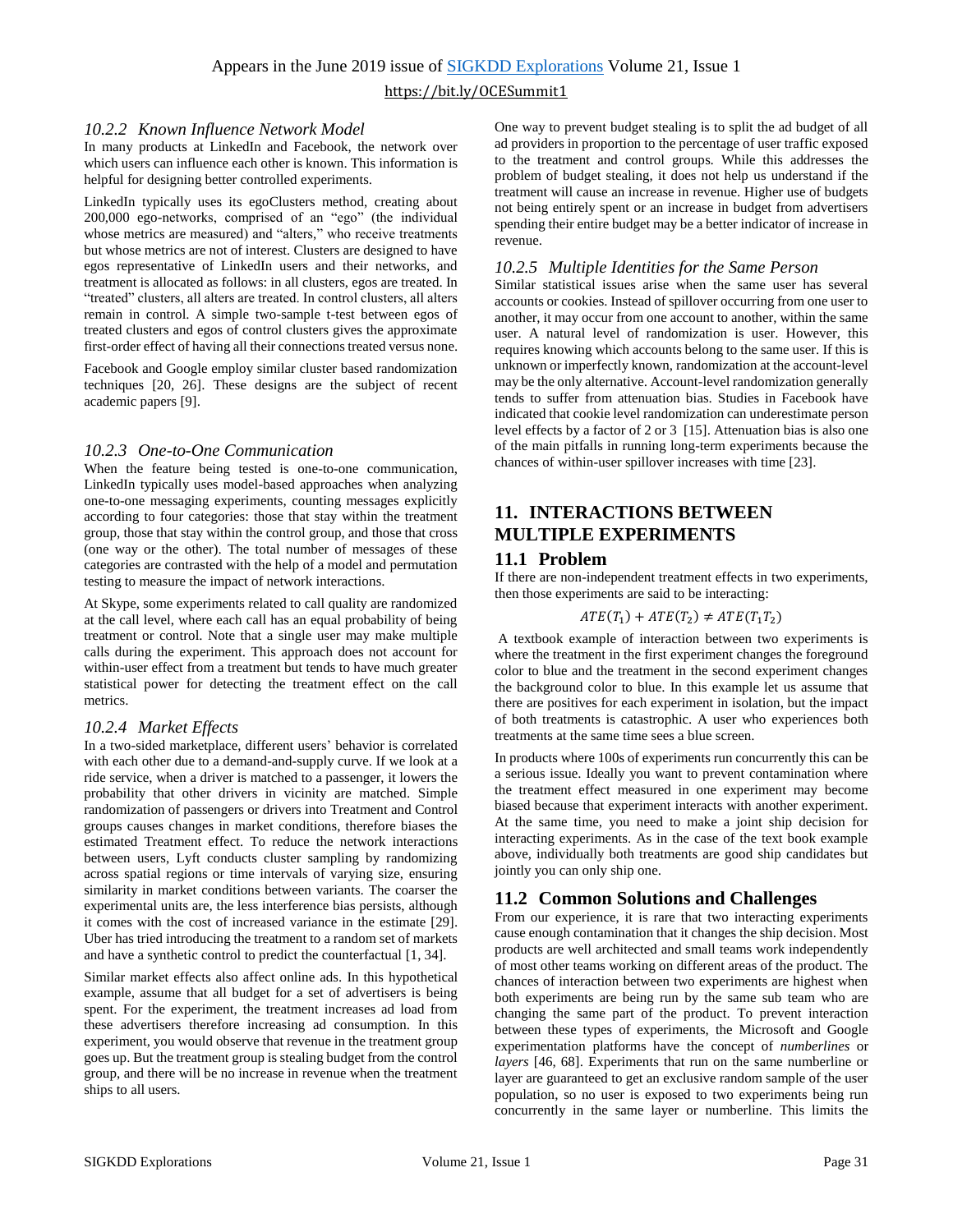number of users who can be part of an experiment. If the first experiment is exposed to half of all users, then the second experiment cannot be exposed to more than remaining half of the user base. Small teams manage a group of numberlines or layers. Based on their understanding of the treatments in different experiments, the teams can decide whether to run the experiments in the same numberline/layer.

To detect interactions between two experiments running in two different layers, Microsoft runs a daily job that tests each pair of experiments for additivity of their treatment effects:  $\mu(T_1C_2) - \mu(C_1C_2) \neq \mu(T_1T_2) - \mu(C_1T_2).$ 

It is rare to detect interactions between two experiments as experiment owners already try to isolate experiments that may conflict by running them on the same numberline or layer.

To address the problem of joint decision making, you can run both experiments on different numberlines or layers—if we know that the combination of two experiments cannot lead to a catastrophic result. In this case, you can analyze the factorial combination of both experiments to understand the effect of treatment from each experiment individually and the effect of treatments from both experiments.

### **12. CONCLUSION**

This is the first paper that brings together the top practical challenges in running OCEs at scale from thirty-four experts in thirteen different organizations with experience in testing more than one hundred thousand treatments last year alone. These challenges broadly fall into four categories: analysis of experiments, culture and engineering, deviations from traditional A/B tests, and data quality. In Sections [3](#page-2-0)[-5,](#page-4-0) we discussed the problem that while most experiments run for a short period of time, we want to estimate the long term impact of a treatment and define an overall evaluation criteria (OEC) to make ship decisions for all experiments in a consistent and objective manner while taking into account the heterogenous treatment effects across different product and user segments. In sections [6](#page-5-0)[-9,](#page-10-0) we discussed the importance of culture and engineering systems in running OCEs at scale. We discussed common challenges and approaches in making OCEs the default method for testing any product change and scaling OCE expertise across the company. We also discussed some common challenges and solutions for computation of experiment analysis and metrics, and client bloat due to configurations from a large number of OCEs. In Sections [10](#page-10-1) and [11,](#page-11-0) we discussed problems and challenges arising from some common deviations from traditional OCEs due to inherent network interactions in different product scenarios and interactions between experiments. There are many more issues of great importance like privacy, fairness and ethics that are handled in each company individually and often form the underlying subtext of the analysis methods and best practices including expert supervision and review described in this paper. We hope to discuss these topics in more detail in future summits/meetups. We hope this paper sparks further research and cooperation in academia and industry on these problems.

#### **13. ACKNOWLEDGMENTS**

We would like to thank Stacie Vu from LinkedIn and Michele Zunker from Microsoft for their help in making this summit possible, and Cherie Woodward from Docforce for helping edit the paper. We would also like to thank our colleague Widad Machmouchi and John Langford for their feedback.

### **14. ADDITIONAL AUTHOR INFORMATION**

Somit Gupta (somit.gupta@microsoft.com), Ronny Kohavi (ronnyk@microsoft.com), Diane Tang (diane@google.com), Ya Xu (yaxu@linkedin.com), Reid Andersen (reid.andersen@airbnb.com), Eytan Bakshy (ebakshy@fb.com), Niall Cardin (niallc@google.com), Sumitha Chandran (schandran@lyft.com), Nanyu Chen (nchen@linkedin.com), Dominic Coey (coey@fb.com), Mike Curtis (mikecurtis@google.com), Alex Deng (alexdeng@microsoft.com), Weitao Duan (wduan@linkedin.com), Peter Forbes (pforbes@netflix.com), Brian Frasca (brianfra@microsoft.com), Tommy Guy (riguy@microsoft.com), Guido W. Imbens (imbens@stanford.edu), Guillaume Saint Jacques (gsaintjacques@linkedin.com), Pranav Kantawala (pranav@google.com), Ilya Katsev (bromozel@yandex-team.ru), Moshe Katzwer (mkatzwer@uber.com), Mikael Konutgan (kmikael@fb.com), Elena Kunakova (ensuetina@yandex-team.ru), Lee (minyong.lee@airbnb.com), MJ Lee (mjlee@lyft.com), Joseph Liu (josephl@twitter.com), James McQueen (jmcq@amazon.com), Amir Najmi (amir@google.com), Brent Smith (smithbr@amazon.com), Vivek Trehan (vivek@uber.com), Lukas Vermeer (lukas.vermeer@booking.com, Booking.com), Toby Walker (towalker@microsoft.com), Jeffrey Wong (jeffreyw@netflix.com), Igor Yashkov (excel@yandex-team.ru)

#### **15. REFERENCES**

- [1] [Uber Marketplace] Marketplace Experimentation -- Vivek Trehan - YouTube: 2018. *https://www.youtube.com/watch?v=IR000RqN7pw*. Accessed: 2019-02-05.
- [2] 25 Cognitive Biases Home Page | 25 Cognitive Biases " The Psychology of Human Misjudgment" *http://25cognitivebiases.com/*. Accessed: 2019-02-08.
- [3] A/B Testing at Scale Tutorial Strata 2018: *https://expplatform.com/2018StrataABtutorial/*. Accessed: 2019-02- 05.
- [4] AdvancedTopic\_BestControlledExperiments.docx Microsoft Word Online: *https://onedrive.live.com/view.aspx?resid=8612090E610 871E4!323967&ithint=file%2Cdocx&app=Word&authk ey=!APyJuF\_t0dOFj\_M*. Accessed: 2019-02-05.
- [5] AdvancedTopic\_OEC.docx Microsoft Word Online: *https://onedrive.live.com/view.aspx?resid=8612090E610 871E4!282179&ithint=file%2Cdocx&app=Word&authk ey=!ANFGOBrhVt91ODk*. Accessed: 2019-02-05.
- [6] Agarwal, A. et al. 2016. Making Contextual Decisions with Low Technical Debt. (Jun. 2016).
- [7] Amazon.com case study 2018 update | Smart Insights: 2018. *https://www.smartinsights.com/digital-marketingstrategy/online-business-revenue-models/amazon-casestudy/*. Accessed: 2019-02-04.
- [8] Athey, S. et al. 2016. Estimating Treatment Effects using Multiple Surrogates: The Role of the Surrogate Score and the Surrogate Index. *arXiv*. (2016). DOI:https://doi.org/10.1039/C002690P.
- [9] Athey, S. et al. 2018. Exact *p* -Values for Network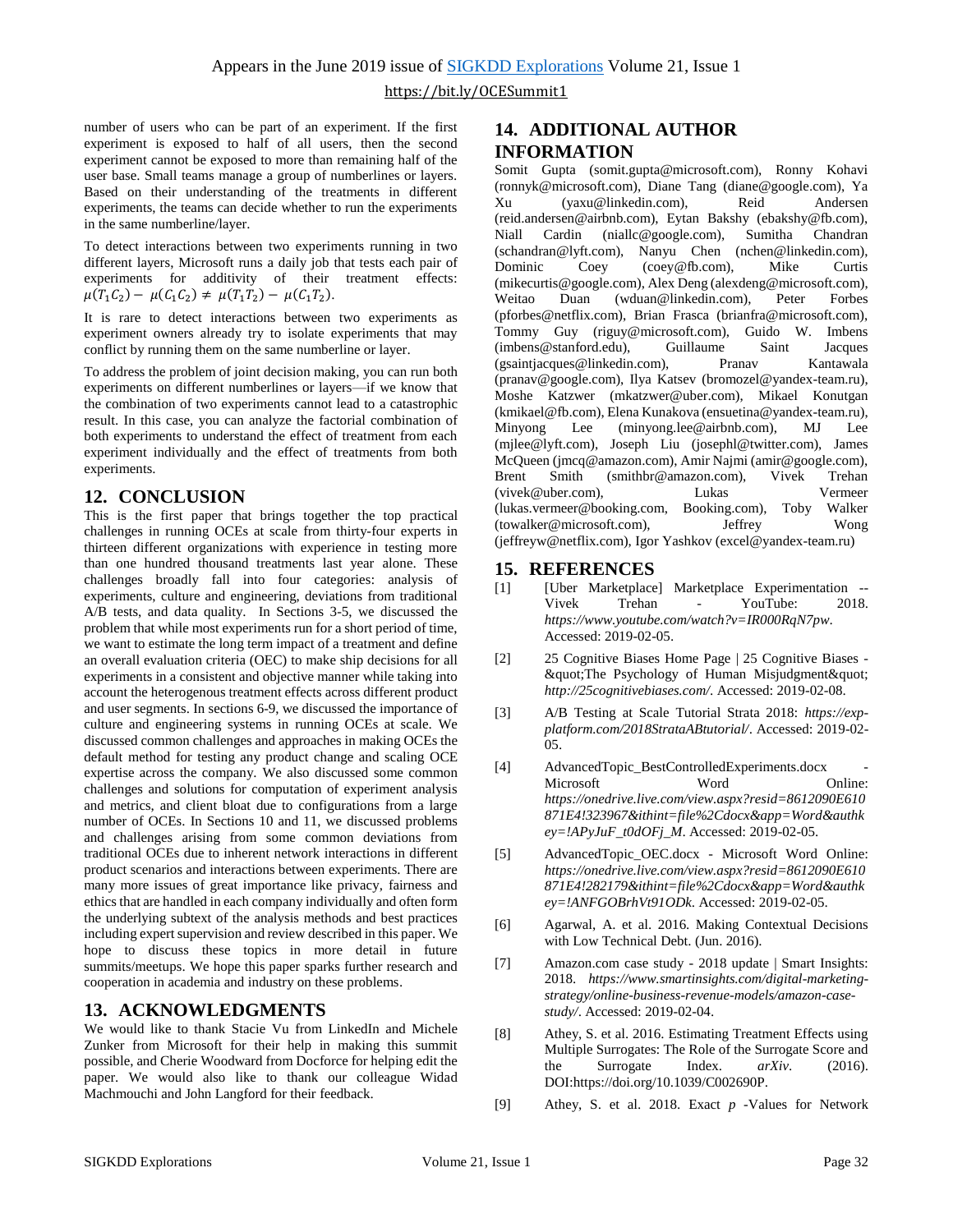Interference. *Journal of the American Statistical Association*. 113, 521 (Jan. 2018), 230–240. DOI:https://doi.org/10.1080/01621459.2016.1241178.

- [10] Bakshy, E. et al. 2014. Designing and deploying online field experiments. *Proceedings of the 23rd international conference on World wide web - WWW '14* (New York, New York, USA, 2014), 283–292.
- [11] Bloodletting ExP Platform: *https://expplatform.com/bloodletting/*. Accessed: 2019-02-05.
- [12] Building an Intelligent Experimentation Platform with Uber Engineering: *https://eng.uber.com/experimentationplatform/*. Accessed: 2019-02-04.
- [13] Chen, N. et al. 2018. Automatic Detection and Diagnosis of Biased Online Experiments. *arXiv preprint arXiv:1808.00114*. (2018).
- [14] Chernozhukov, V. et al. 2016. *Double machine learning for treatment and causal parameters*.
- [15] Coey, D. and Bailey, M. 2016. People and Cookies: Imperfect Treatment Assignment in Online Experiments. *Proceedings of the 25th International Conference on World Wide Web - WWW '16* (2016), 1103–1111.
- [16] Crook, T. et al. 2009. Seven pitfalls to avoid when running controlled experiments on the web. *Proceedings of the 15th ACM SIGKDD international conference on Knowledge discovery and data mining - KDD '09* (New York, New York, USA, 2009), 1105.
- [17] Dan McKinley :: Testing to Cull the Living Flower: *https://mcfunley.com/testing-to-cull-the-living-flower*. Accessed: 2019-02-10.
- [18] Deng, A. et al. 2013. Improving the sensitivity of online controlled experiments by utilizing pre-experiment data. *Proceedings of the sixth ACM international conference on Web search and data mining - WSDM '13* (New York, New York, USA, 2013), 123.
- [19] Deng, A. and Shi, X. 2016. Data-Driven Metric Development for Online Controlled Experiments. *Proceedings of the 22nd ACM SIGKDD International Conference on Knowledge Discovery and Data Mining - KDD '16* (2016), 77–86.
- [20] Designing A/B tests in a collaboration network: 2018. *http://www.unofficialgoogledatascience.com/2018/01/des igning-ab-tests-in-collaboration.html*. Accessed: 2019- 02-12.
- [21] Devore, J.L. and Berk, K.N. 2012. *Modern Mathematical Statistics with Applications*. Springer.
- [22] Dmitriev, P. et al. 2017. A Dirty Dozen: Twelve Common Metric Interpretation Pitfalls in Online Controlled Experiments. *Proceedings of the 23rd ACM SIGKDD international conference on Knowledge discovery and data mining - KDD '17* (Halifax, Nova Scotia, Canada, 2017).
- [23] Dmitriev, P. et al. 2016. Pitfalls of long-term online controlled experiments. *2016 IEEE International Conference on Big Data (Big Data)* (Washington, DC, USA, Dec. 2016), 1367–1376.
- [24] Dmitriev, P. and Wu, X. 2016. Measuring Metrics.

*Proceedings of the 25th ACM International on Conference on Information and Knowledge Management - CIKM '16* (2016), 429–437.

- [25] Drutsa, A. et al. 2017. Using the Delay in a Treatment Effect to Improve Sensitivity and Preserve Directionality of Engagement Metrics in A/B Experiments. *Proceedings of the 26th International Conference on World Wide Web - WWW '17*. (2017), 1301–1310. DOI:https://doi.org/10.1145/3038912.3052664.
- [26] Eckles, D. et al. 2017. Design and analysis of experiments in networks: Reducing bias from interference. *Journal of Causal Inference*. 5, 1 (2017), 23. DOI:https://doi.org/10.1515/jci-2015-0021.
- [27] Experimentation Booking.com Data Science: *https://booking.ai/tagged/experimentation*. Accessed: 2019-02-04.
- [28] Experimentation and Testing: A Primer Occam's Razor by Avinash Kaushik: 2006. *https://www.kaushik.net/avinash/experimentation-andtesting-a-primer/*. Accessed: 2019-02-10.
- [29] Experimentation in a Ridesharing Marketplace Lyft Engineering: *https://eng.lyft.com/experimentation-in-aridesharing-marketplace-b39db027a66e*. Accessed: 2019-02-04.
- [30] Experiments at Airbnb Airbnb Engineering & Data Science – Medium: *https://medium.com/airbnbengineering/experiments-at-airbnb-e2db3abf39e7*. Accessed: 2019-02-04.
- [31] Fabijan, A. et al. 2018. Experimentation growth: Evolving trustworthy A/B testing capabilities in online software companies. *Journal of Software: Evolution and Process*. (Nov. 2018), e2113. DOI:https://doi.org/10.1002/smr.2113.
- [32] Fabijan, A. et al. 2018. Online Controlled Experimentation at Scale: An Empirical Survey on the Current State of A/B Testing. *Proceedings of the 2018 44rd Euromicro Conference on Software Engineering and Advanced Applications (SEAA)* (Prague, Czechia., 2018).
- [33] Fabijan, A. et al. 2019. Three Key Checklists and Remedies for Trustworthy Analysis of Online Controlled Experiments at Scale. *to appear in the proceedings of 2019 IEEE/ACM 39th International Conference on Software Engineering (ICSE) Software Engineering in Practice (SEIP)* (Montreal, Canada, 2019).
- [34] Fosset Jeff, Gilchrist Duncan, L.M. 2018. Using Experiments to Launch New Products. *Harvard Business Review*.
- [35] Groysberg, B. et al. 2018. The Leader's Guide to Corporate Culture. *Harvard Business Review*.
- [36] Hassan, A. et al. 2013. Beyond clicks. *Proceedings of the 22nd ACM international conference on Conference on information & knowledge management - CIKM '13* (New York, New York, USA, 2013), 2019–2028.
- [37] HiPPO ExP Platform: *https://exp-platform.com/hippo/*. Accessed: 2019-02-08.
- [38] Hohnhold, H. et al. 2015. Focusing on the Long-term. *Proceedings of the 21th ACM SIGKDD International*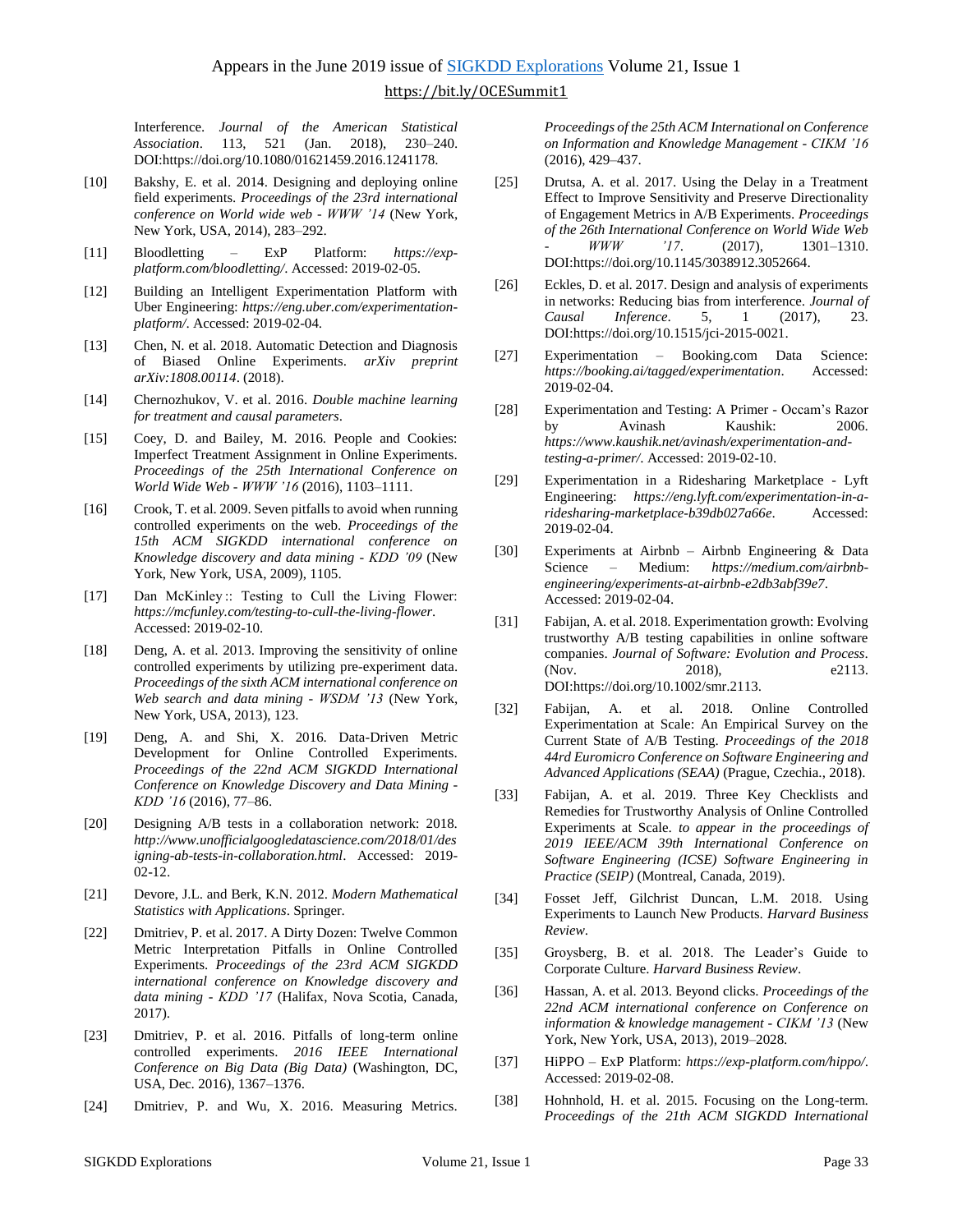*Conference on Knowledge Discovery and Data Mining - KDD '15* (New York, New York, USA, 2015), 1849– 1858.

- [39] Imbens, G.W. and Rubin, D.B. 2015. *Causal inference: For statistics, social, and biomedical sciences an introduction*. Cambridge University Press.
- [40] It's All A/Bout Testing Netflix TechBlog Medium: 2016. *https://medium.com/netflix-techblog/its-all-a-bouttesting-the-netflix-experimentation-platform-4e1ca458c15*. Accessed: 2019-02-04.
- [41] Kaufman, R.L. et al. 2017. Democratizing online controlled experiments at Booking. com. *arXiv preprint arXiv:1710.08217*. (2017), 1–7.
- [42] Kharitonov, E. et al. 2017. Learning Sensitive Combinations of A/B Test Metrics. *Proceedings of the Tenth ACM International Conference on Web Search and Data Mining - WSDM '17*. (2017), 651–659. DOI:https://doi.org/10.1145/3018661.3018708.
- [43] Kluck, T. and Vermeer, L. 2017. Leaky Abstraction In Online Experimentation Platforms: A Conceptual Framework To Categorize Common Challenges. *arXiv*. (Oct. 2017).
- [44] Kohavi, R. et al. 2009. Controlled experiments on the web: survey and practical guide. *Data Mining and Knowledge Discovery*. 18, 1 (Feb. 2009), 140–181. DOI:https://doi.org/10.1007/s10618-008-0114-1.
- [45] Kohavi, R. 2014. Lessons from Running Thousands of A/B Tests. *The Conference on Digital Experimentation (CODE@MIT) 10th - 11th of October 2014* (2014).
- [46] Kohavi, R. et al. 2013. Online controlled experiments at large scale. *Proceedings of the 19th ACM SIGKDD international conference on Knowledge discovery and data mining - KDD '13* (Chicago, Illinois, USA, 2013), 1168.
- [47] Kohavi, R. et al. 2009. Online experimentation at Microsoft. *Third Workshop on Data Mining Case Studies and Practice Prize*. (2009), 1–11. DOI:https://doi.org/10.1002/adfm.200801473.
- [48] Kohavi, R. et al. 2014. Seven rules of thumb for web site experimenters. *Proceedings of the 20th ACM SIGKDD international conference on Knowledge discovery and data mining - KDD '14* (New York, USA, 2014), 1857– 1866.
- [49] Kohavi, R. et al. 2012. Trustworthy online controlled experiments: Five Puzzling Outcomes Explained. *Proceedings of the 18th ACM SIGKDD international conference on Knowledge discovery and data mining - KDD '12* (New York, New York, USA, 2012), 786.
- [50] Kohavi, R. and Longbotham, R. 2011. Unexpected results in online controlled experiments. *ACM SIGKDD Explorations Newsletter*. 12, 2 (Mar. 2011), 31. DOI:https://doi.org/10.1145/1964897.1964905.
- [51] Kohavi, R. and Thomke, S. 2017. The Surprising Power of Online Experiments. *Harvard Business Review*.
- [52] Letham, B. et al. 2019. Constrained Bayesian Optimization with Noisy Experiments. *Bayesian Analysis*. 14, 2 (Jun. 2019), 495–519.

DOI:https://doi.org/10.1214/18-BA1110.

- [53] Li, L. et al. 2010. A contextual-bandit approach to personalized news article recommendation. *Proceedings of the 19th international conference on World wide web - WWW '10* (New York, New York, USA, 2010), 661.
- [54] Machmouchi, W. et al. 2017. Beyond Success Rate. *Proceedings of the 2017 ACM on Conference on Information and Knowledge Management - CIKM '17* (New York, New York, USA, 2017), 757–765.
- [55] Machmouchi, W. and Buscher, G. 2016. Principles for the Design of Online A/B Metrics. *Proceedings of the 39th International ACM SIGIR conference on Research and Development in Information Retrieval - SIGIR '16* (New York, New York, USA, 2016), 589–590.
- [56] McFarland, C. 2012. *Experiment!: Website conversion rate optimization with A/B and multivariate testing*. New Riders.
- [57] Mehrotra, R. et al. 2017. User Interaction Sequences for Search Satisfaction Prediction. *Proceedings of the 40th International ACM SIGIR Conference on Research and Development in Information Retrieval - SIGIR '17*. (2017), 165–174. DOI:https://doi.org/10.1145/3077136.3080833.
- [58] Microsoft Experimentation Platform: *http://expplatform.com*.
- [59] Poyarkov, A. et al. 2016. Boosted Decision Tree Regression Adjustment for Variance Reduction in Online Controlled Experiments. *Proceedings of the 22nd ACM SIGKDD International Conference on Knowledge Discovery and Data Mining - KDD '16*. (2016), 235–244. DOI:https://doi.org/10.1145/2939672.2939688.
- [60] Quicken Loan's Regis Hadiaris on multivariate testing Biznology: *https://biznology.com/2008/12/multivariate\_testing\_in\_a ction/*. Accessed: 2019-02-10.
- [61] Ramblings on Experimentation Pitfalls, Part 1. Lyft Engineering: *https://eng.lyft.com/ramblings-onexperimentation-pitfalls-dd554ff87c0e*. Accessed: 2019- 02-04.
- [62] Rodden, K. et al. 2010. Measuring the user experience on a large scale. *Proceedings of the 28th international conference on Human factors in computing systems - CHI '10* (New York, New York, USA, 2010), 2395.
- [63] Schurman Eric, B.J. 2009. Performance Related Changes and their User Impact. *Velocity* (2009).
- [64] Schurman Eric, B.J. 2009. The User and Business Impact of Server Delays, Additional Bytes, and HTTP Chunking in Web Search: Velocity 2009 - O'Reilly Conferences, June 22 - 24, 2009 - San Jose, CA. *Velocity* (2009).
- [65] Semmelweis Reflex ExP Platform: *https://expplatform.com/semmelweis-reflex/*. Accessed: 2019-02-05.
- [66] Statistics for Bioinformatics: 2008. *https://www.stat.berkeley.edu/~mgoldman/Section0402.p df*. Accessed: 2019-02-05.
- [67] Tang, D. et al. 2010. Overlapping experiment infrastructure. *Proceedings of the 16th ACM SIGKDD*